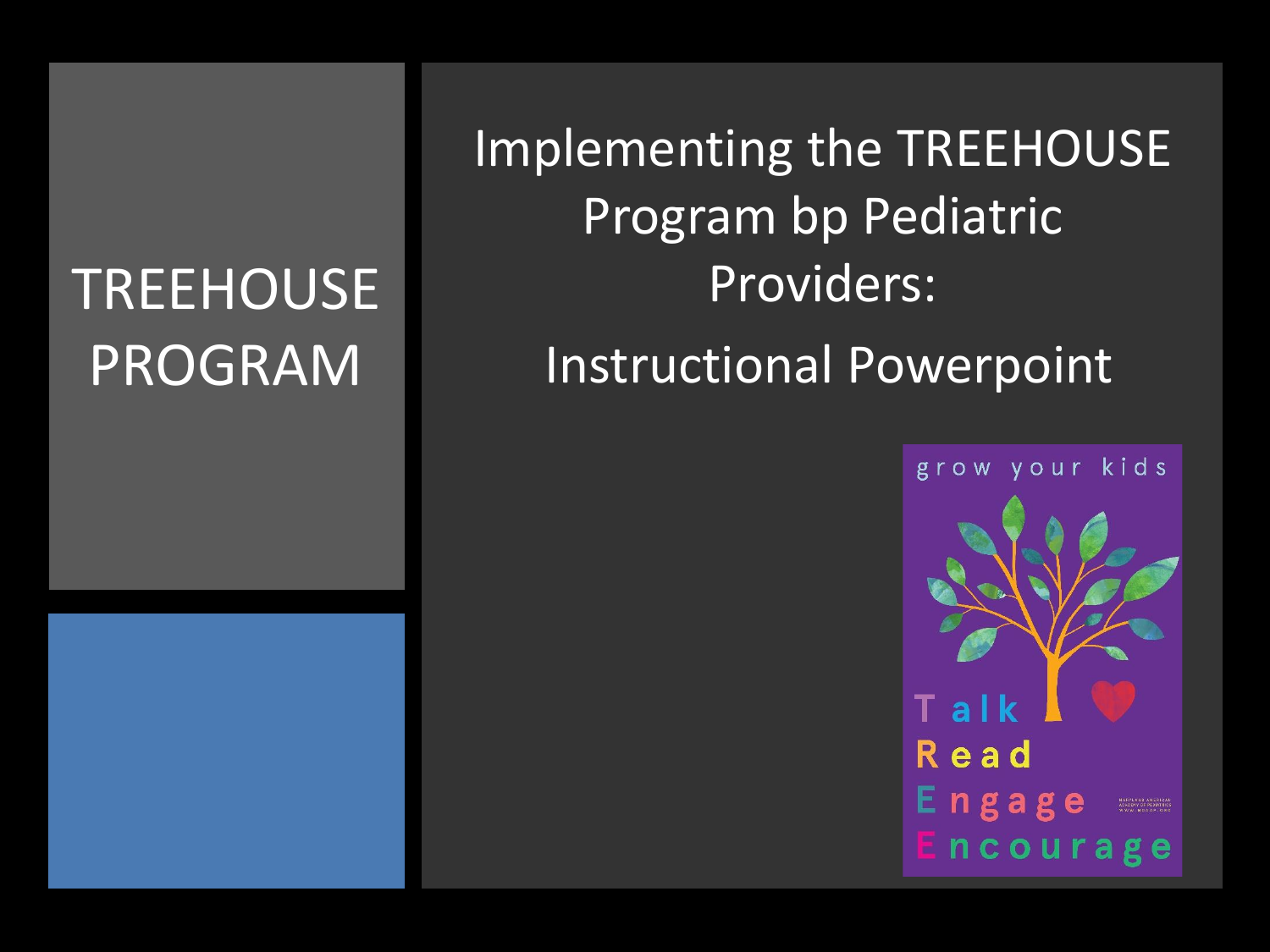### grow your kids:



### TREEHOUSE (TELEHEALTH)

*Climb On Up and Go Beyond Your Beyond!!!*

Maryland Chapter American Academy of Pediatrics

Ken Tellerman M.D. Anna Maria Wilms-Floet M.D.

Emotional Health Committee

QR code to access TREE website:

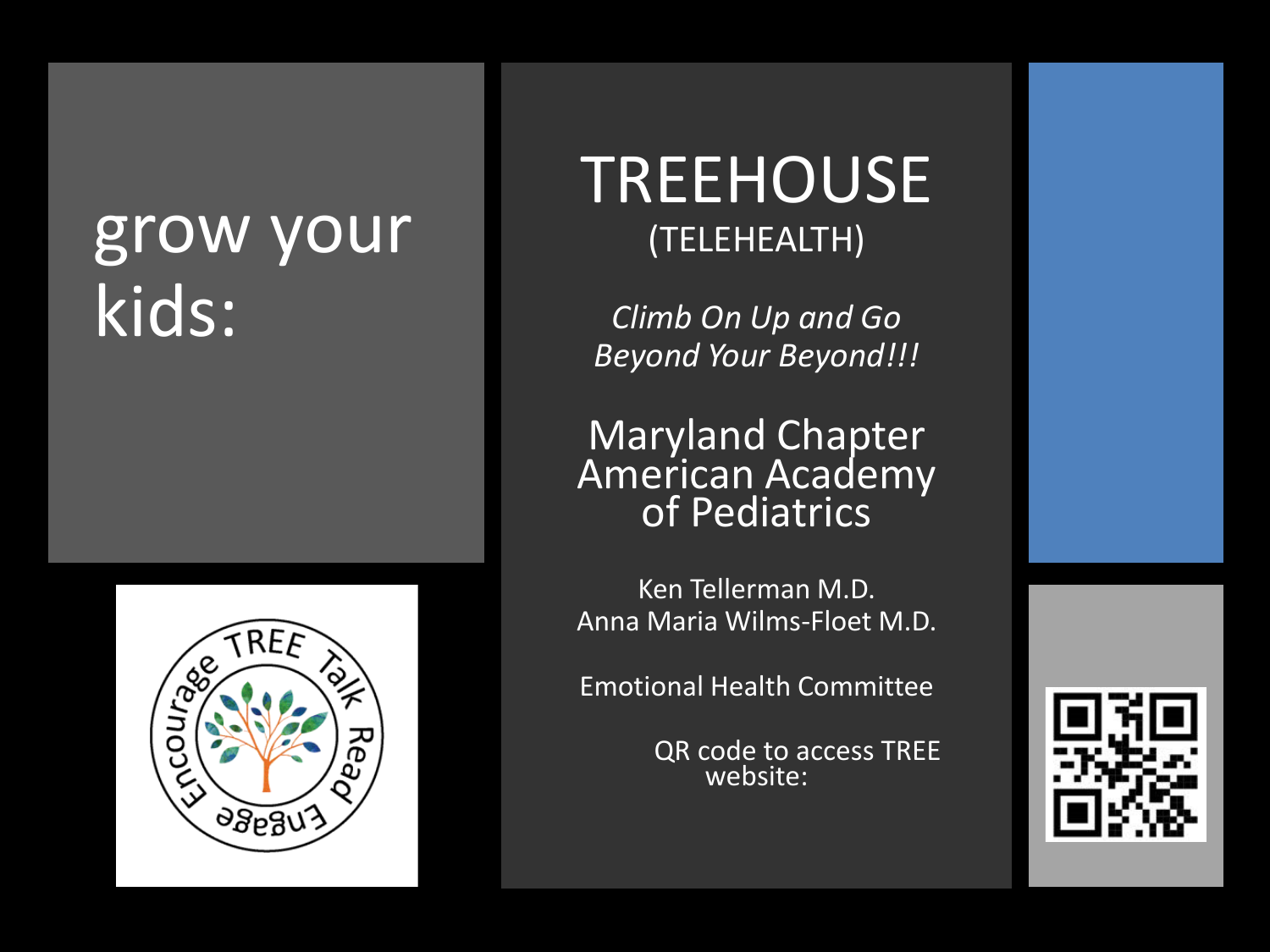### grow your kids:



## TREE PROGRAM

Grant Funding:

- $\triangleright$  Abell Foundation
- ➢ AAP Healthy People 2020
- ➢ AAP Section on Developmental Behavioral Pediatrics
- ➢ JHH Children's Center Innovation Grant
- ➢ JHH School of Public Health Urban Health Institute
- ➢ NICHQ Pediatrics Supporting Parents
- ➢ HRSA and National AAP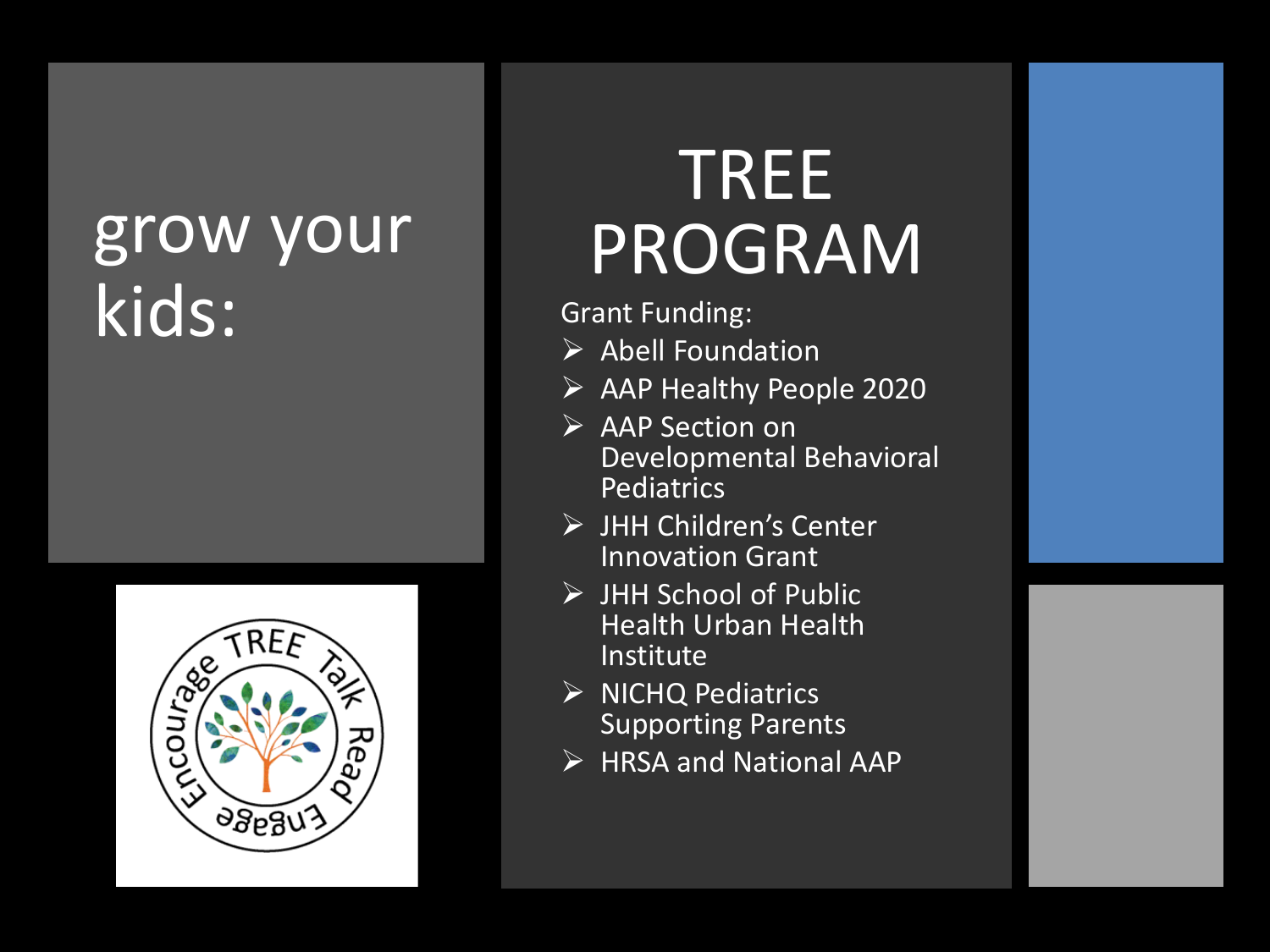# WHAT IS THE TREEHOUSE program?



Promotes positive interactions between parents and young children

Dedicated telehealth developmental coaching at ages 9 and 15 months in addition to well child visits

Targets low- income families

Performed by the pediatric provider

TREEHOUSE materials are available on the Maryland AAP website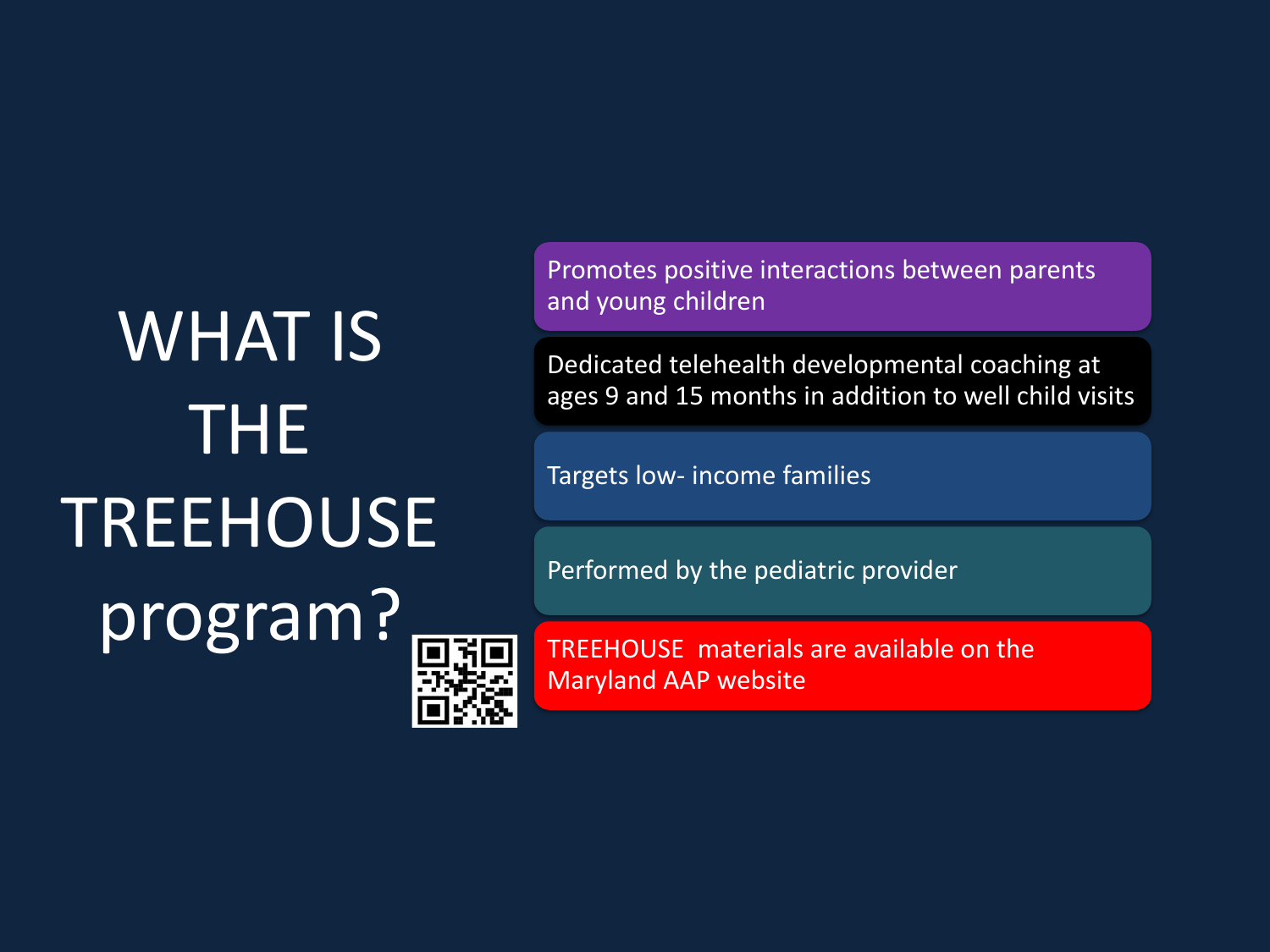## **TREEHOUSE** PROGRAM

#### Why this program?

Enhances pediatric practitioner role to provide developmental *coaching* in addition to surveillance and screening

Program is a *universal* first line public health intervention to support early *relational health* as advocated by the AAP 2021 Toxic Stress Policy statement

Promotes *health equity* for children living in poverty at risk for developmental delay

Augments statewide force of Early Intervention services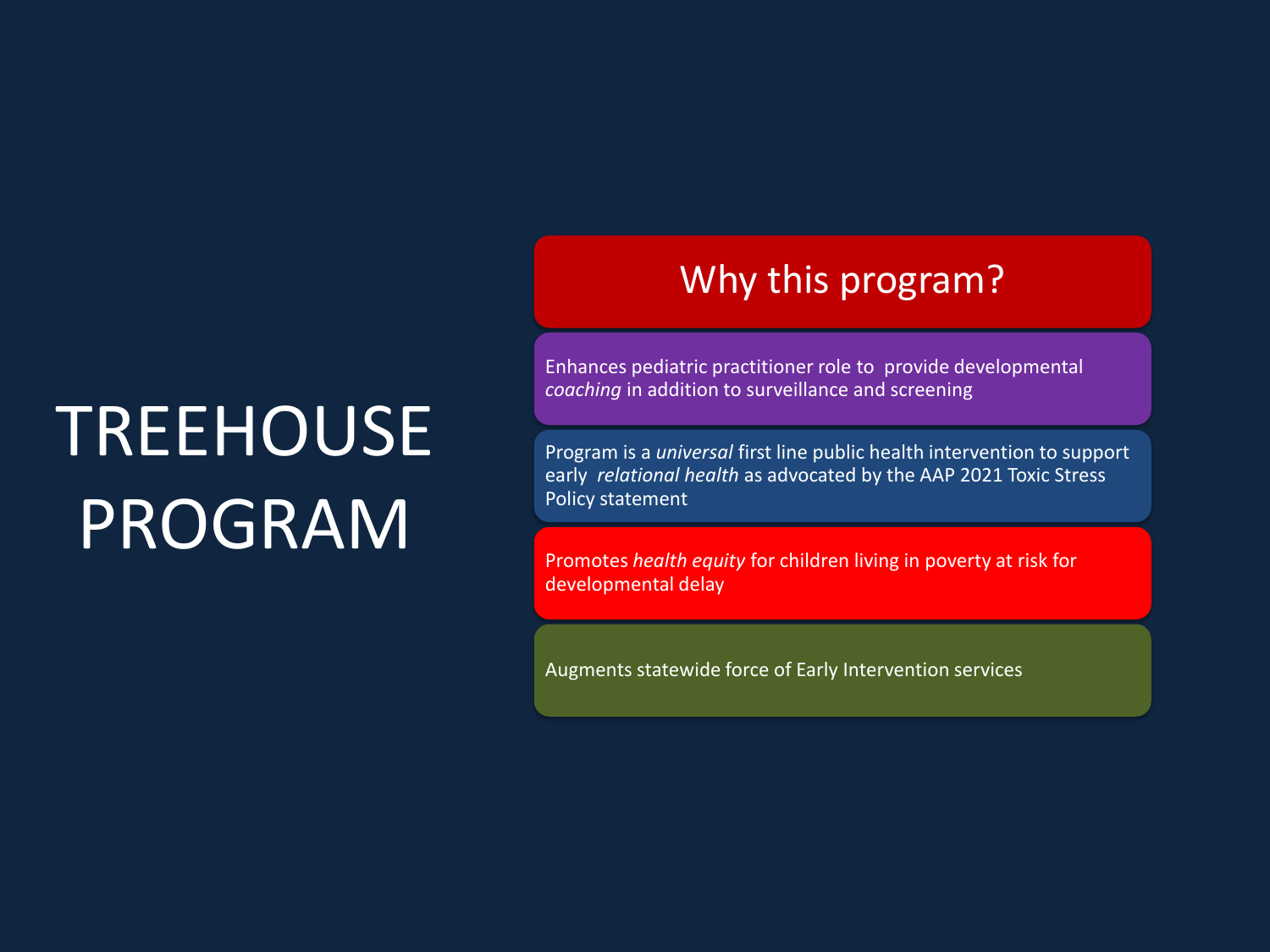### **Developmental Coaching**

*Interactive* process that promotes positive parent child interactions by:

facilitating parental *self-reflection*

providing a platform for parents to *learn and try out new skills* with feedback from the clinician

utilizing *participatory guidance* in place of the more traditional *anticipatory guidance*

providing *positive feedback* to parents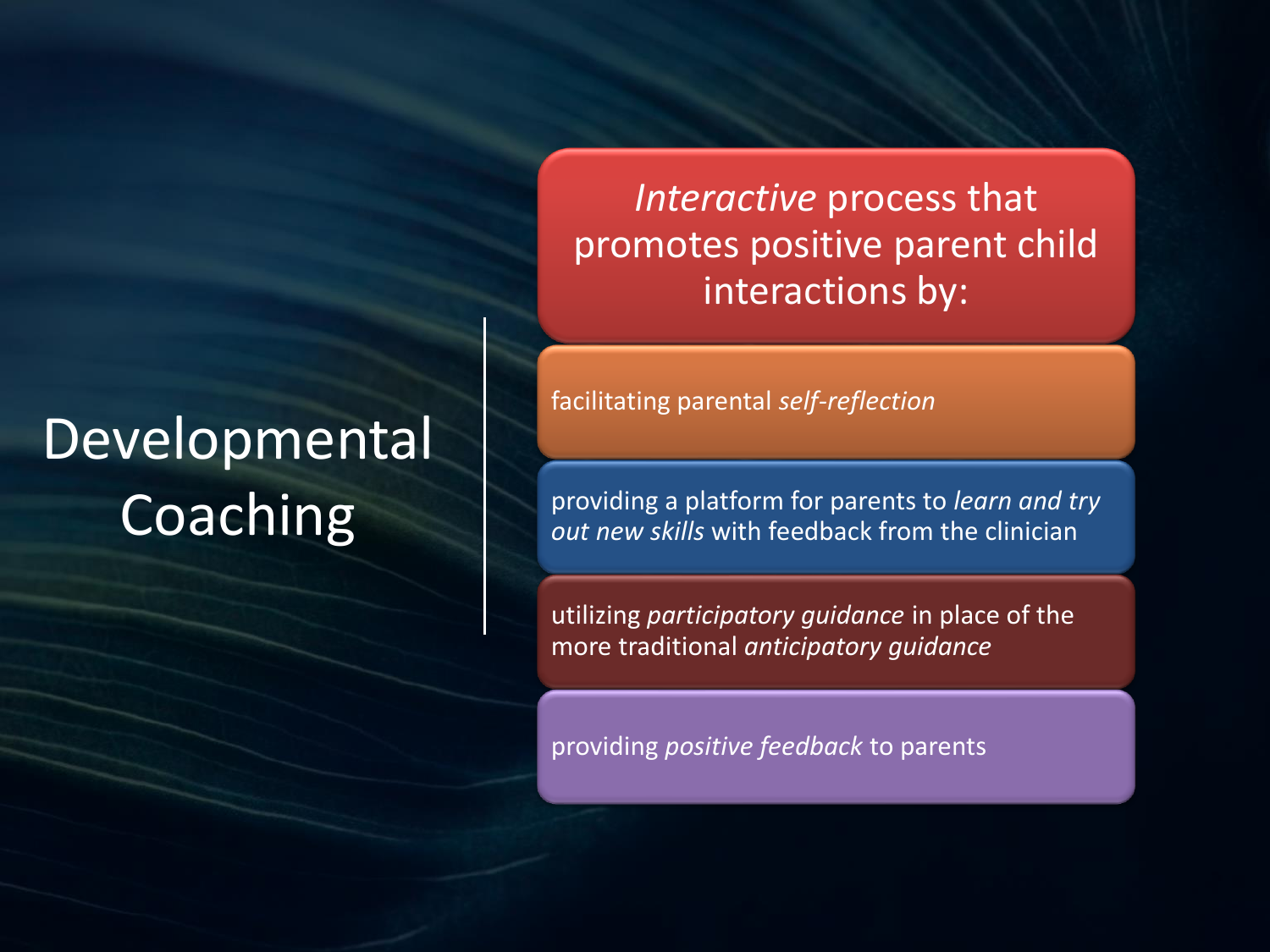What questions do you have about your child's development?

What would you like to get out of this session?

Can you recall one of *your* favorite early childhood memories?



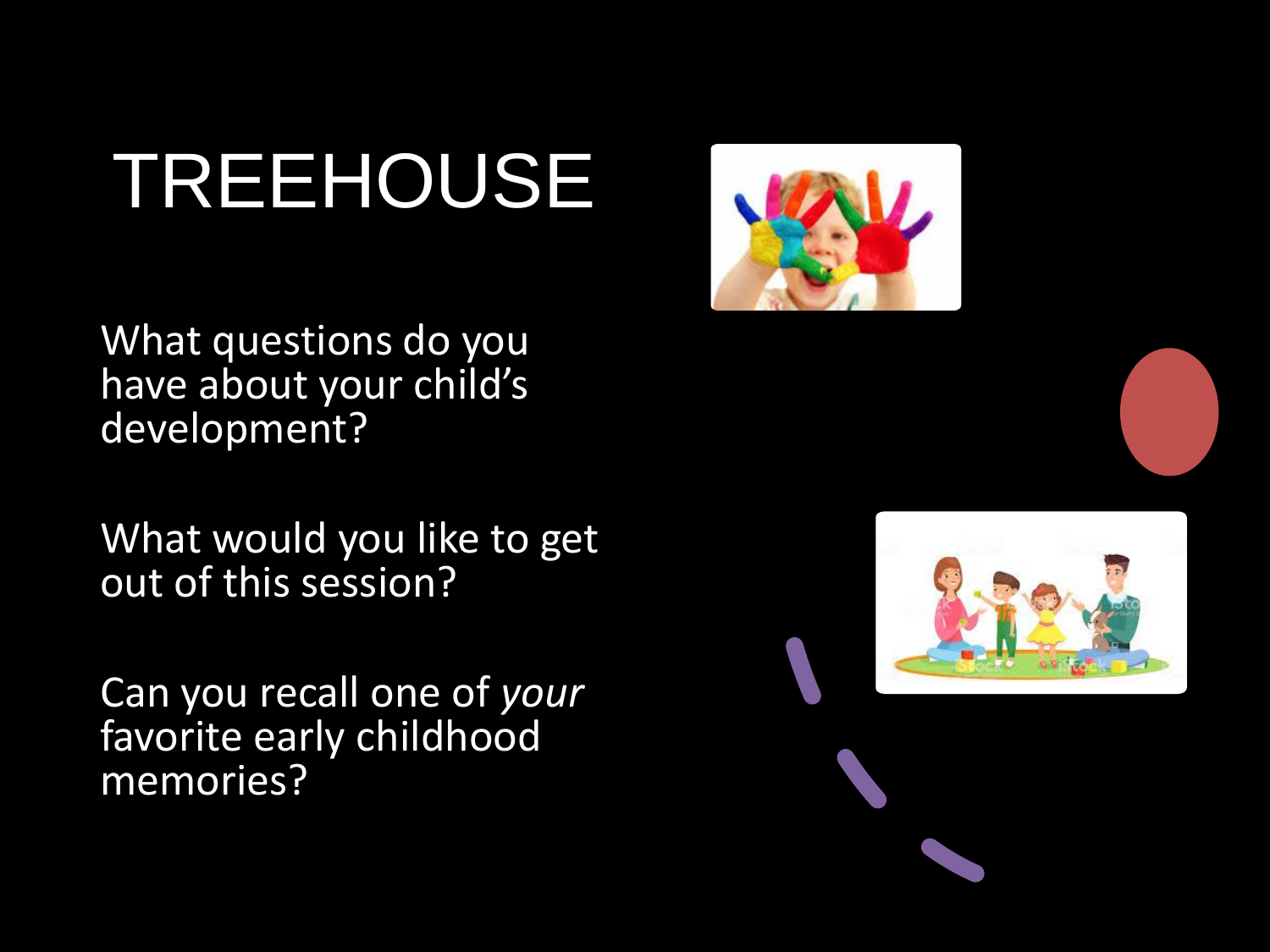### Basic TREE Concepts



TALK: Bathe your baby in language



READ: Read together regularly and enthusiastically



ENGAGE: Have fun together / Make your baby feel safe and loved



ENCOURAGE: Be your baby's cheerleader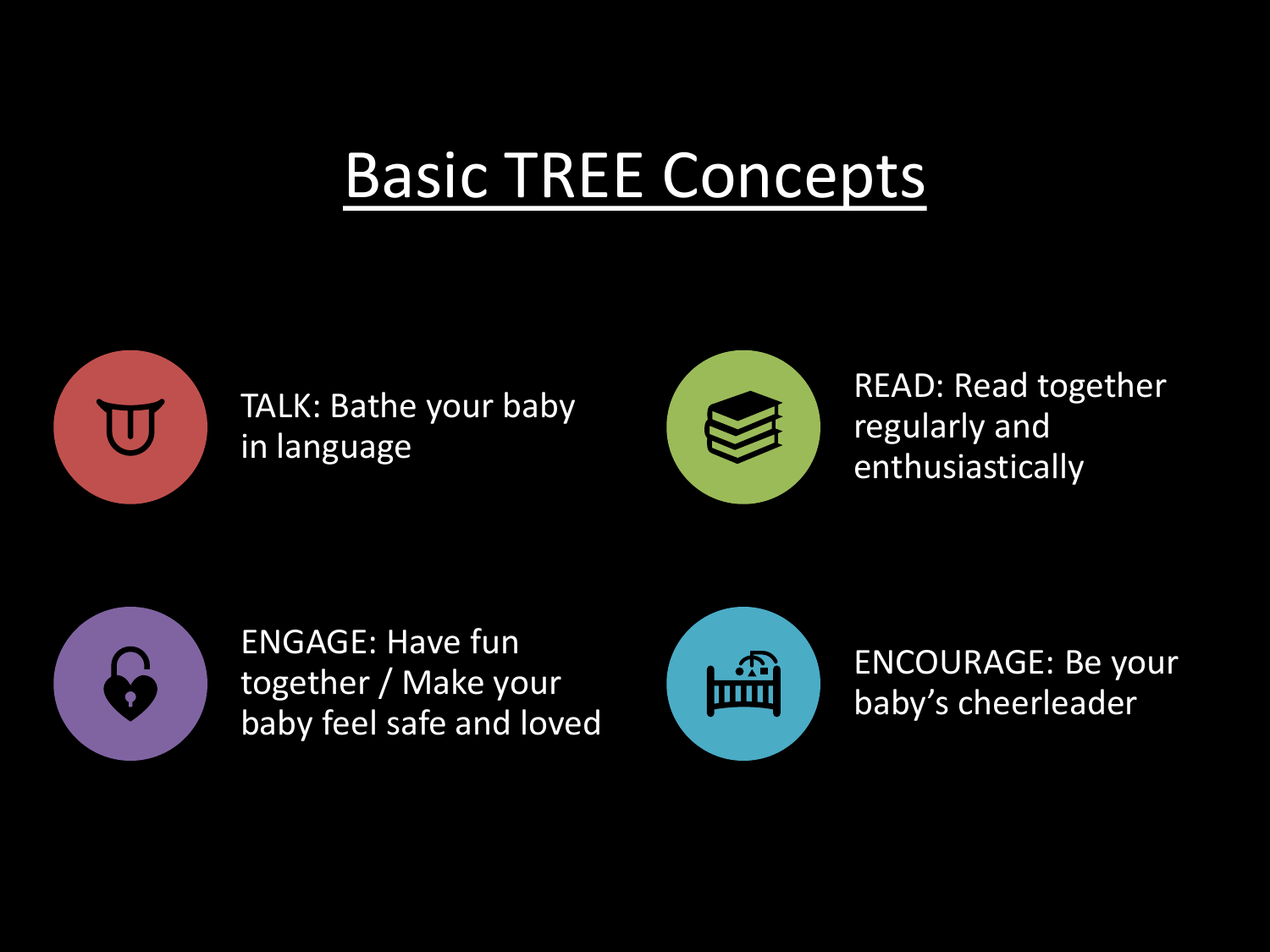### Basic TREE Concepts

- Talking and reading to your young child promote language development and school readiness
- Playing and having fun together builds your child's ability to deal with stressful events



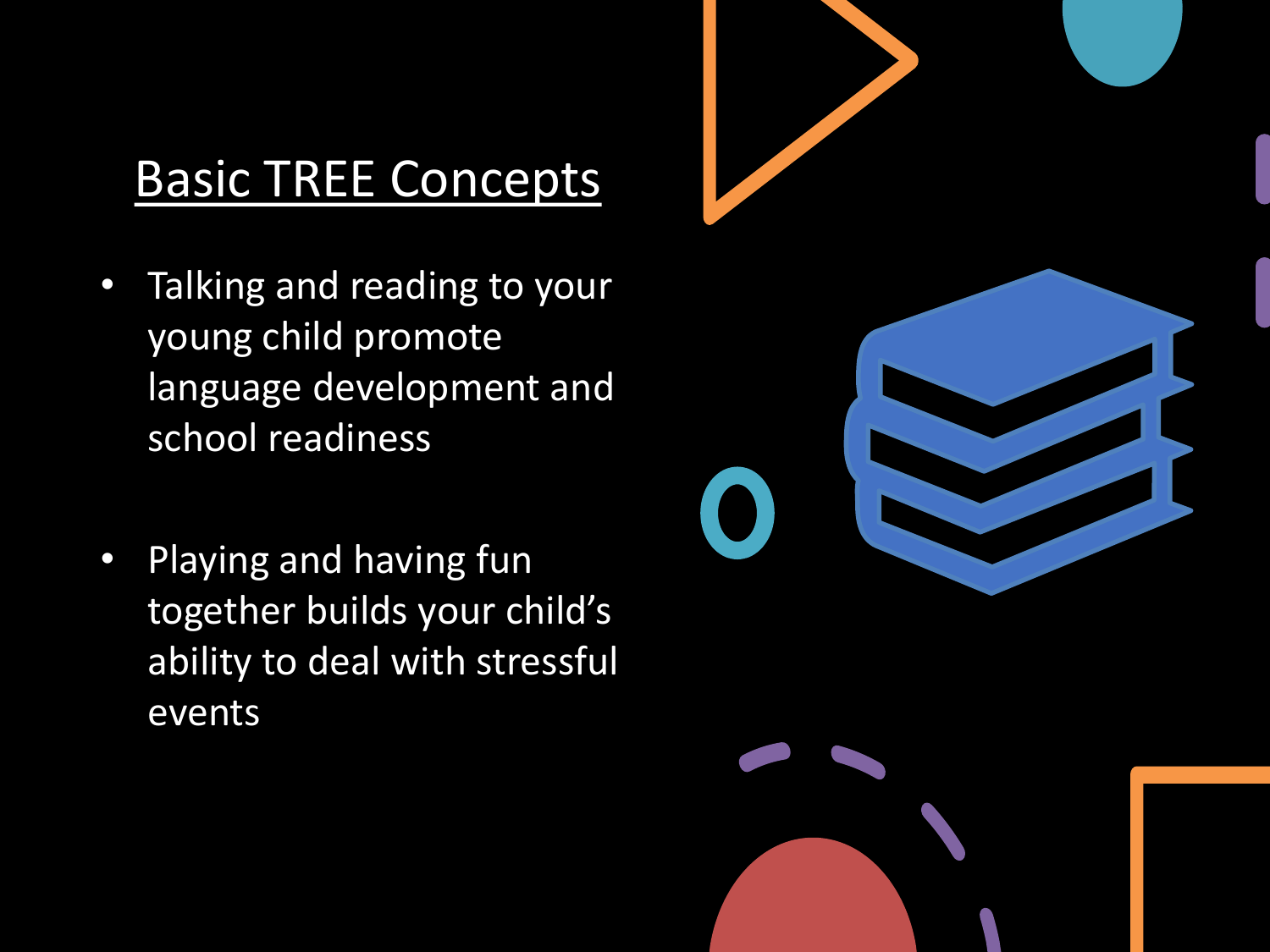



"What kinds of *fun* things do you enjoy doing with your child?"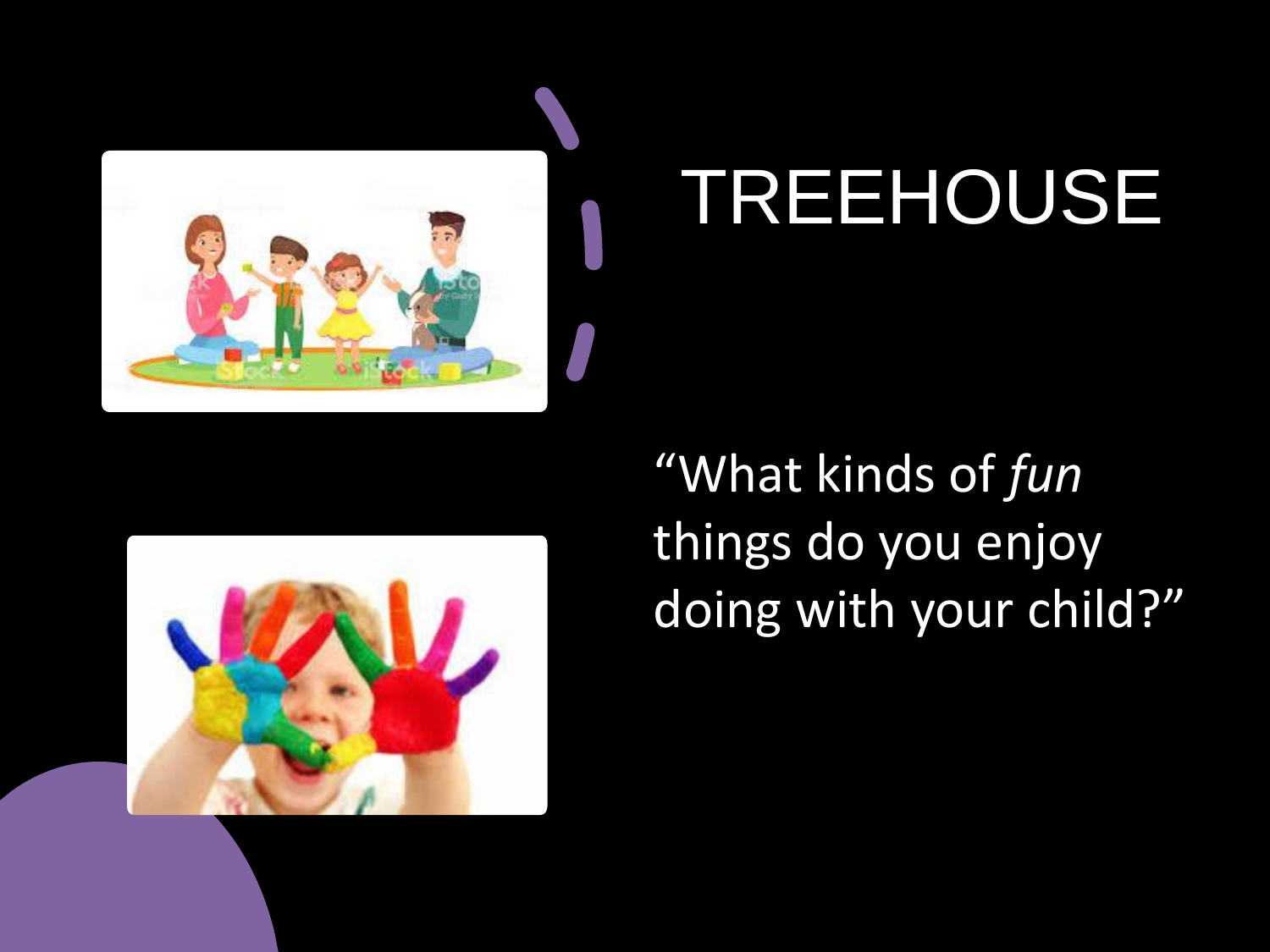

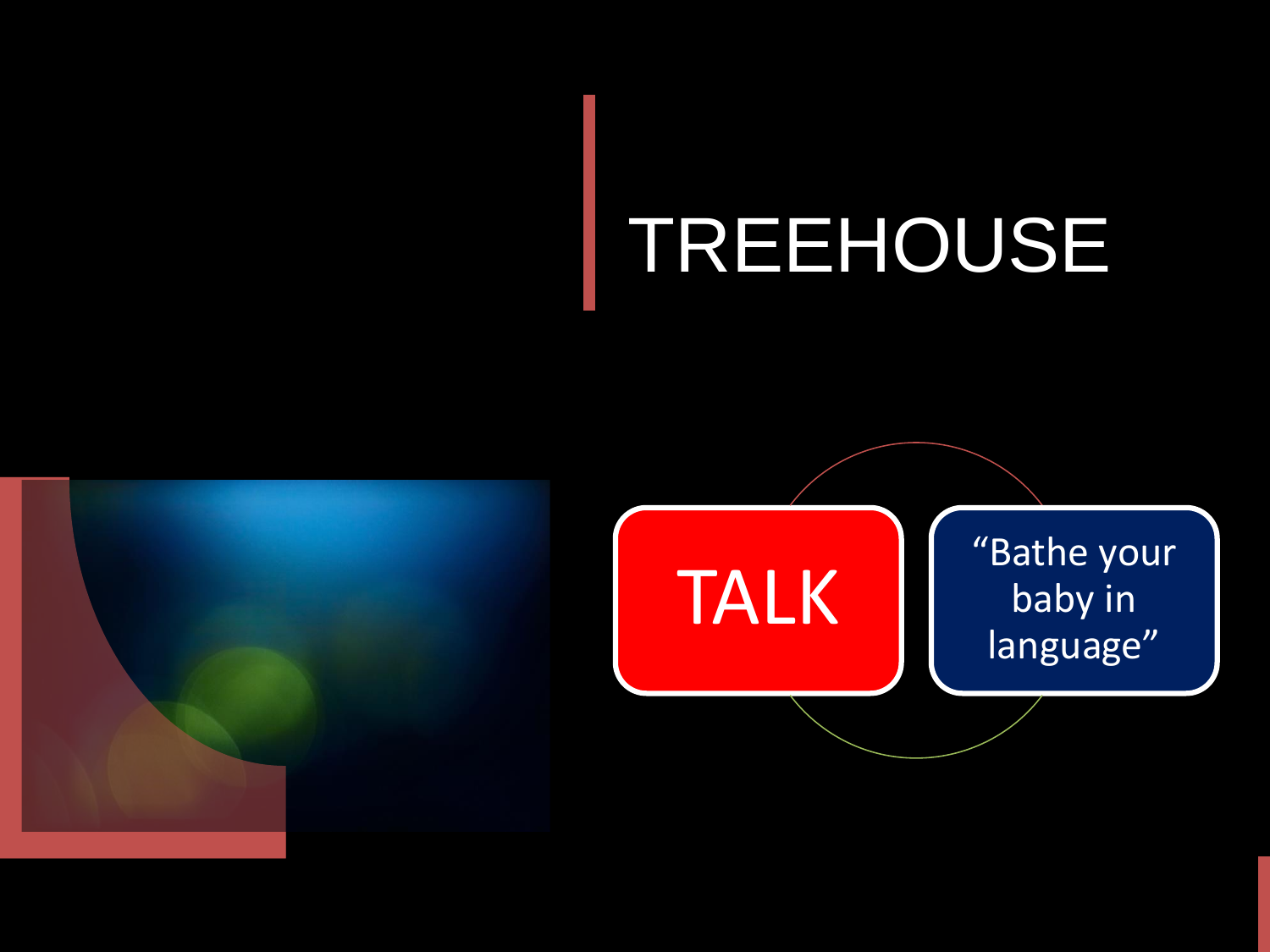#### CHILD DEVELOPMENT **PROCESS**

#### Communication:

Young infants *vocalize* by cooing and babbling

Older infants use *gestures* like "hi", "bye", "pick me up", point and sign

Young toddlers *verbalize* and begin to *understand* simple directions and *say* a few words like "mama" and "dada"

#### (Where does your child fit in?)





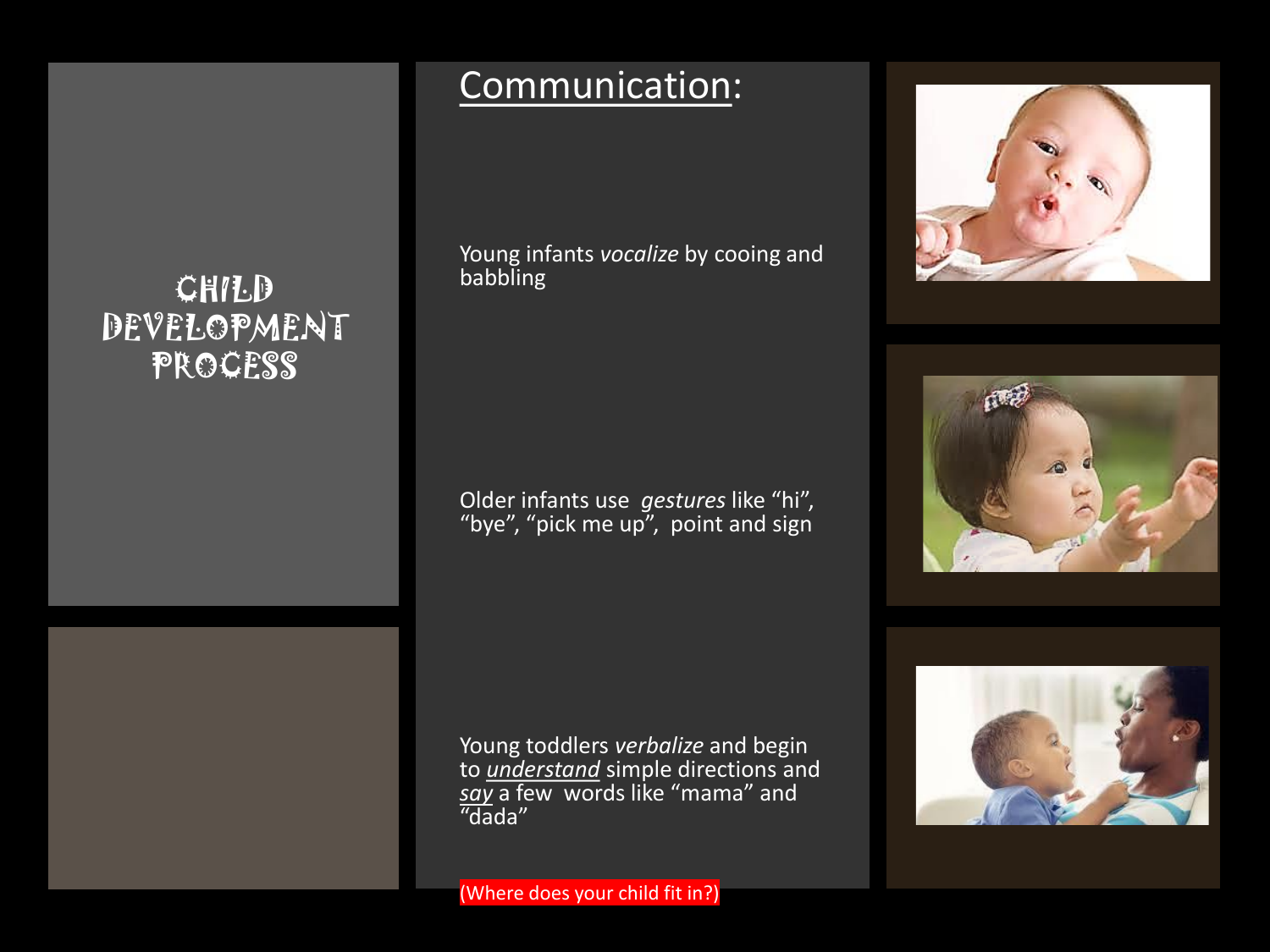TREEHOUSE What are some good ways that you can talk and communicate with your child?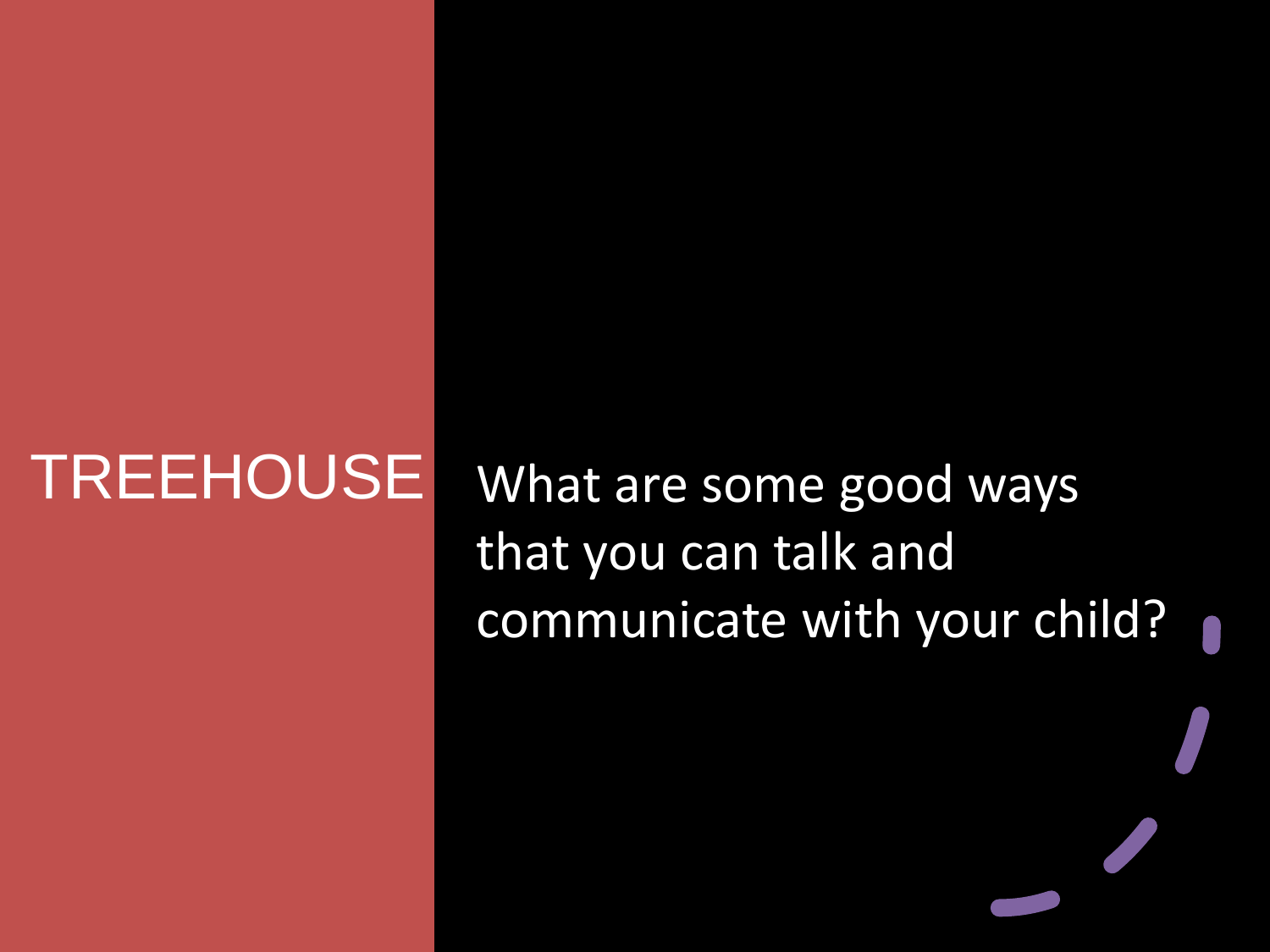TALK

### (All Children)

Use everyday experiences for talking while cooking, eating, cleaning, shopping, driving, diaper changes and bathing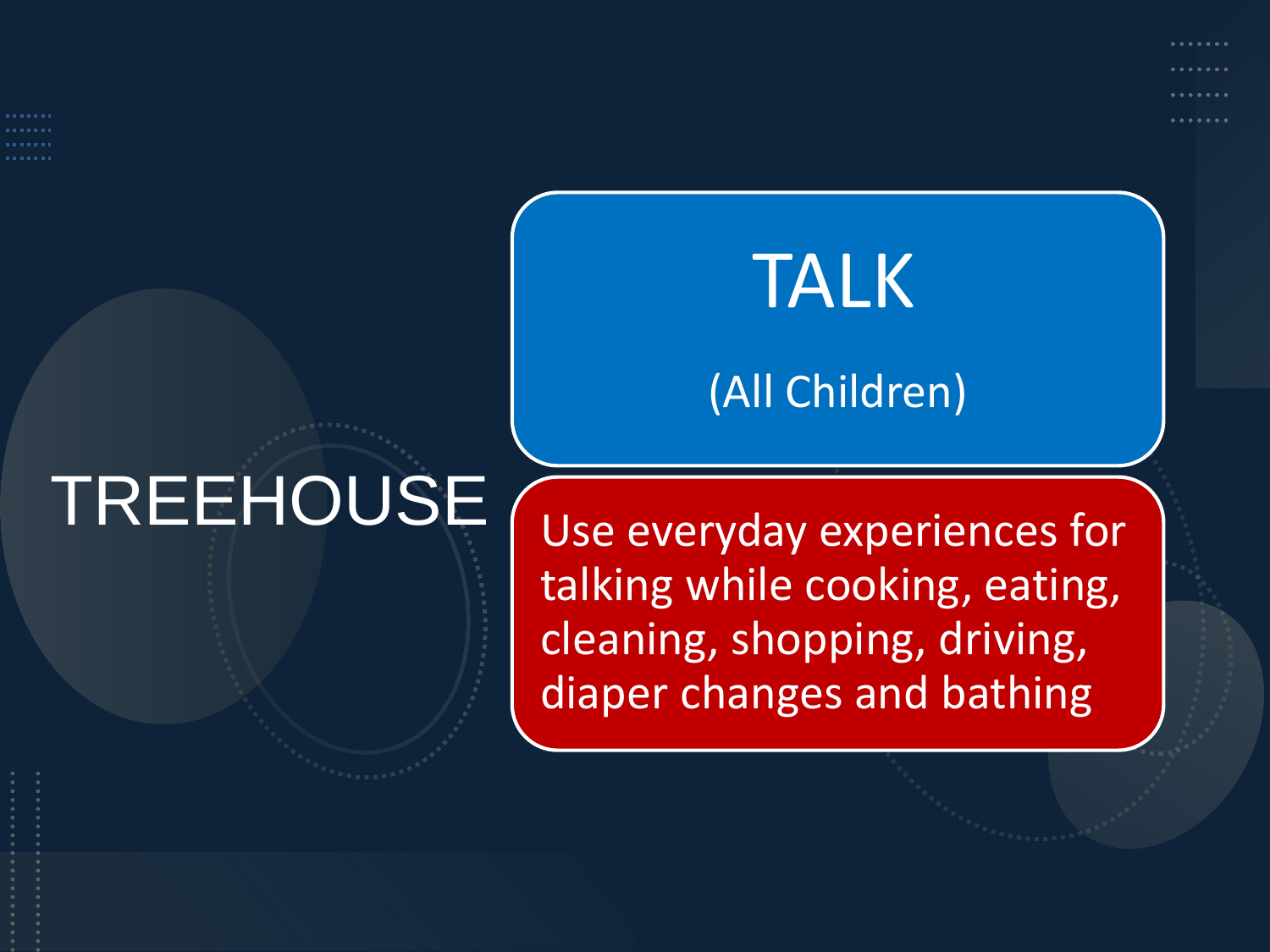### TALK (All Children)

Comment like a *sports announcer*: "this truck is red and now you are moving it back and forth" starting with infants

Try it out *now* Your thoughts? How did it feel? What is next?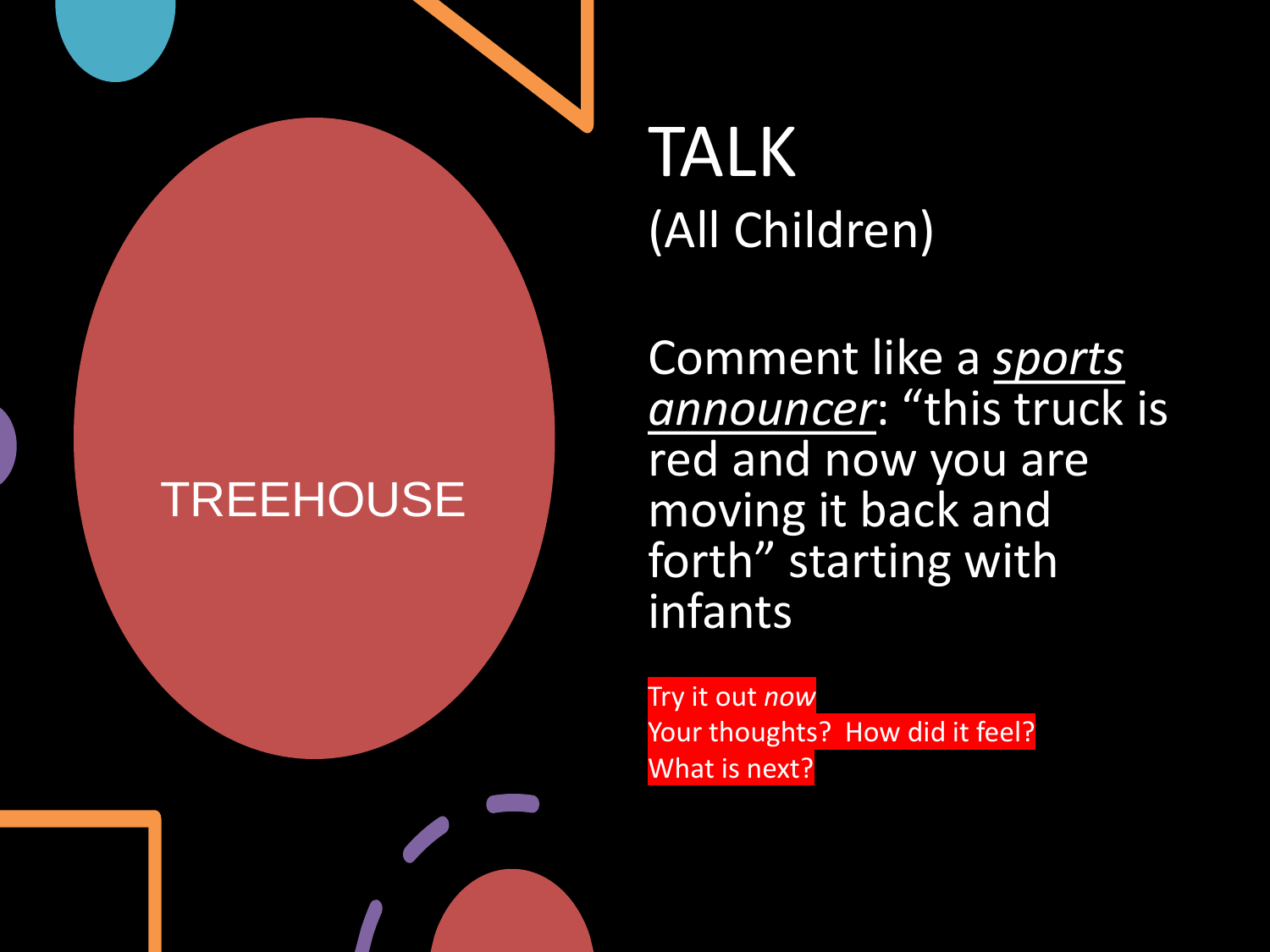### TALK

Speak in "parentese" (high pitch sounds to engage *young infants* using vowel (ooh and ah) and consonant sounds (baba, gaga)

Try it out *now if age appropriate* Your thoughts? How did it feel? What is next?

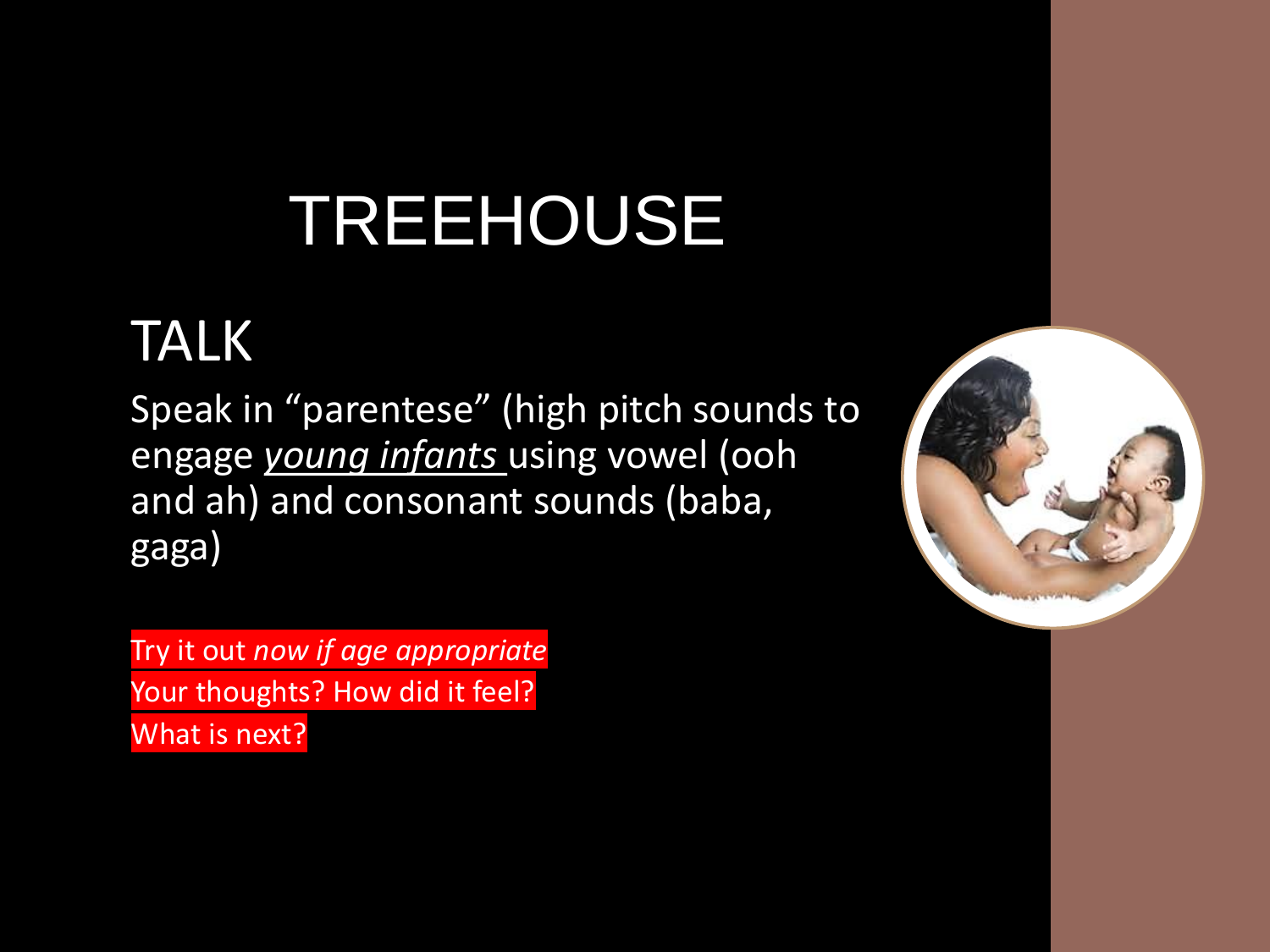### TALK

Use gestures like "hi", "bye", "pick me up", point and sign for *older infants*

Try it out *now if age appropriate* Your thoughts? How did it feel? What is next?

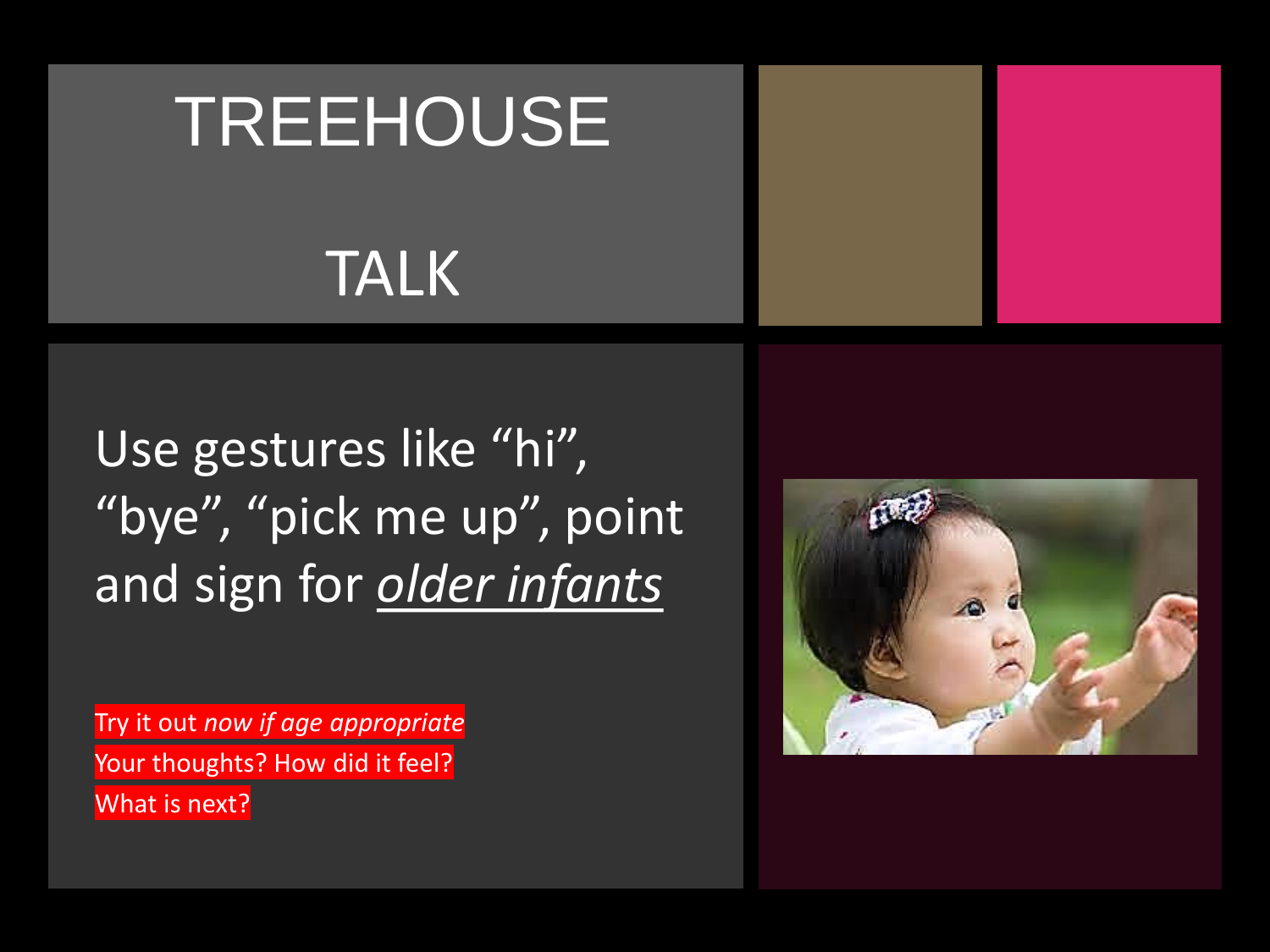## TREEHOUSE TALK

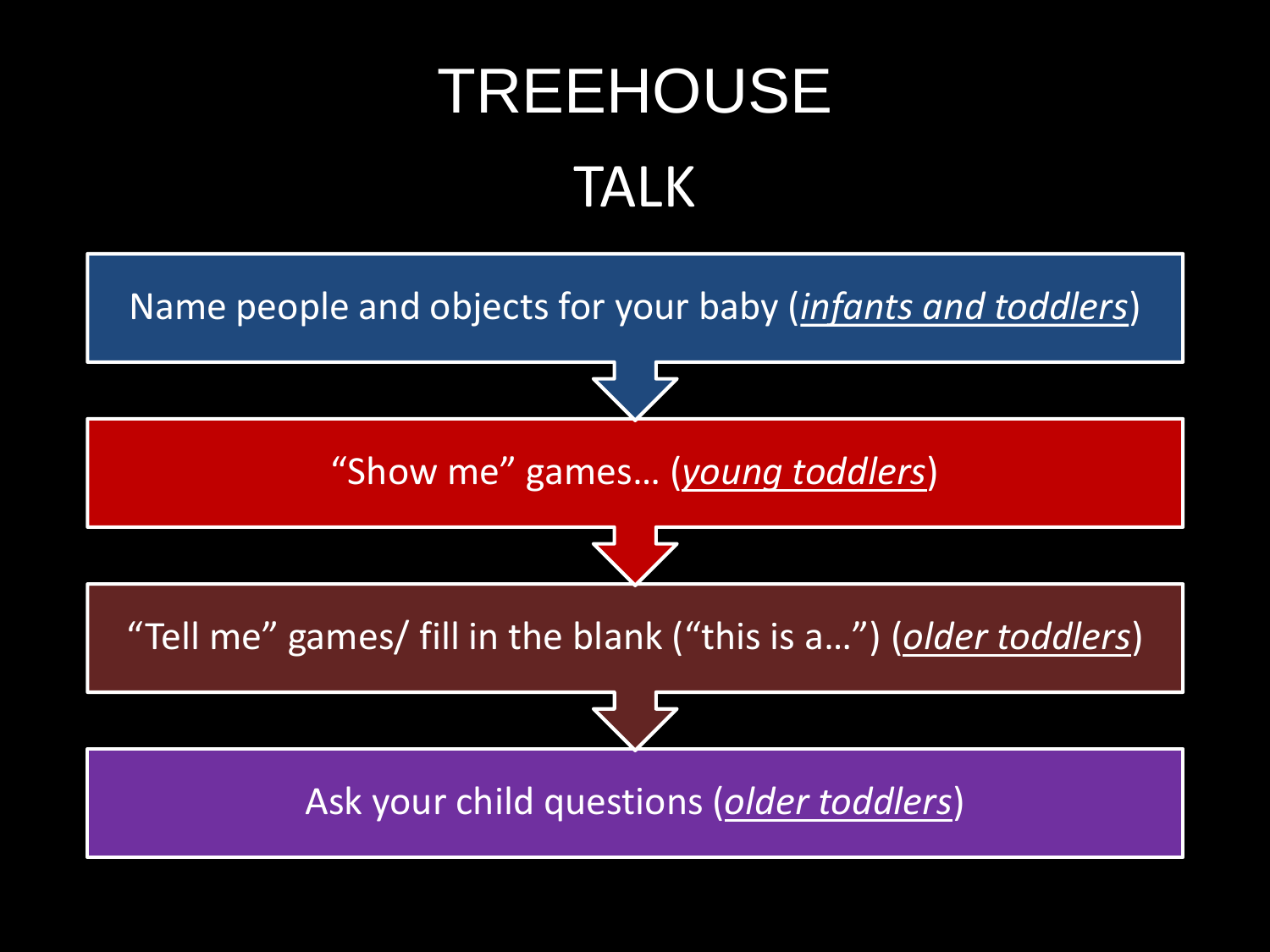





Read together regularly and enthusiastically!!!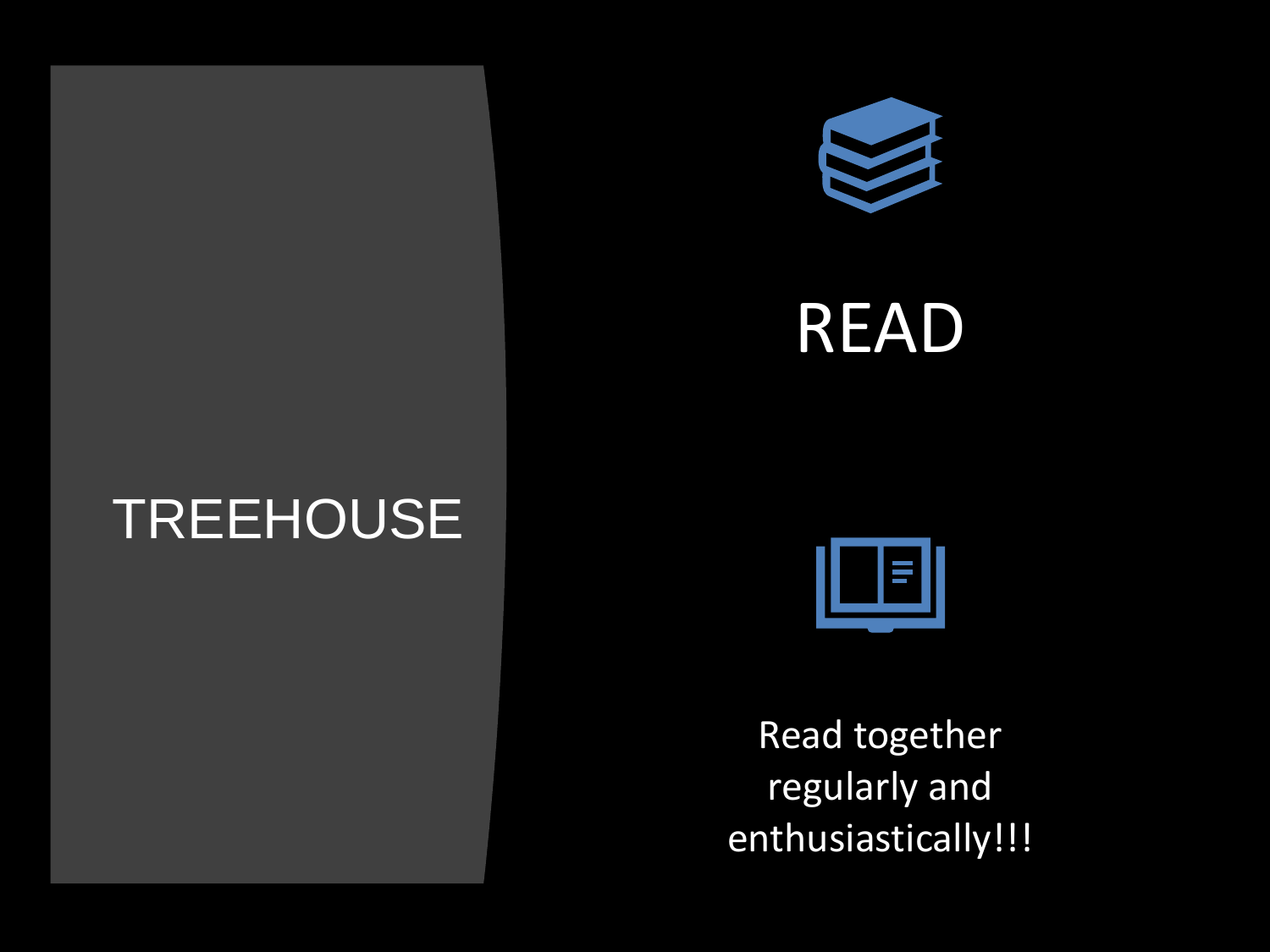### What are some good ways to read with your child?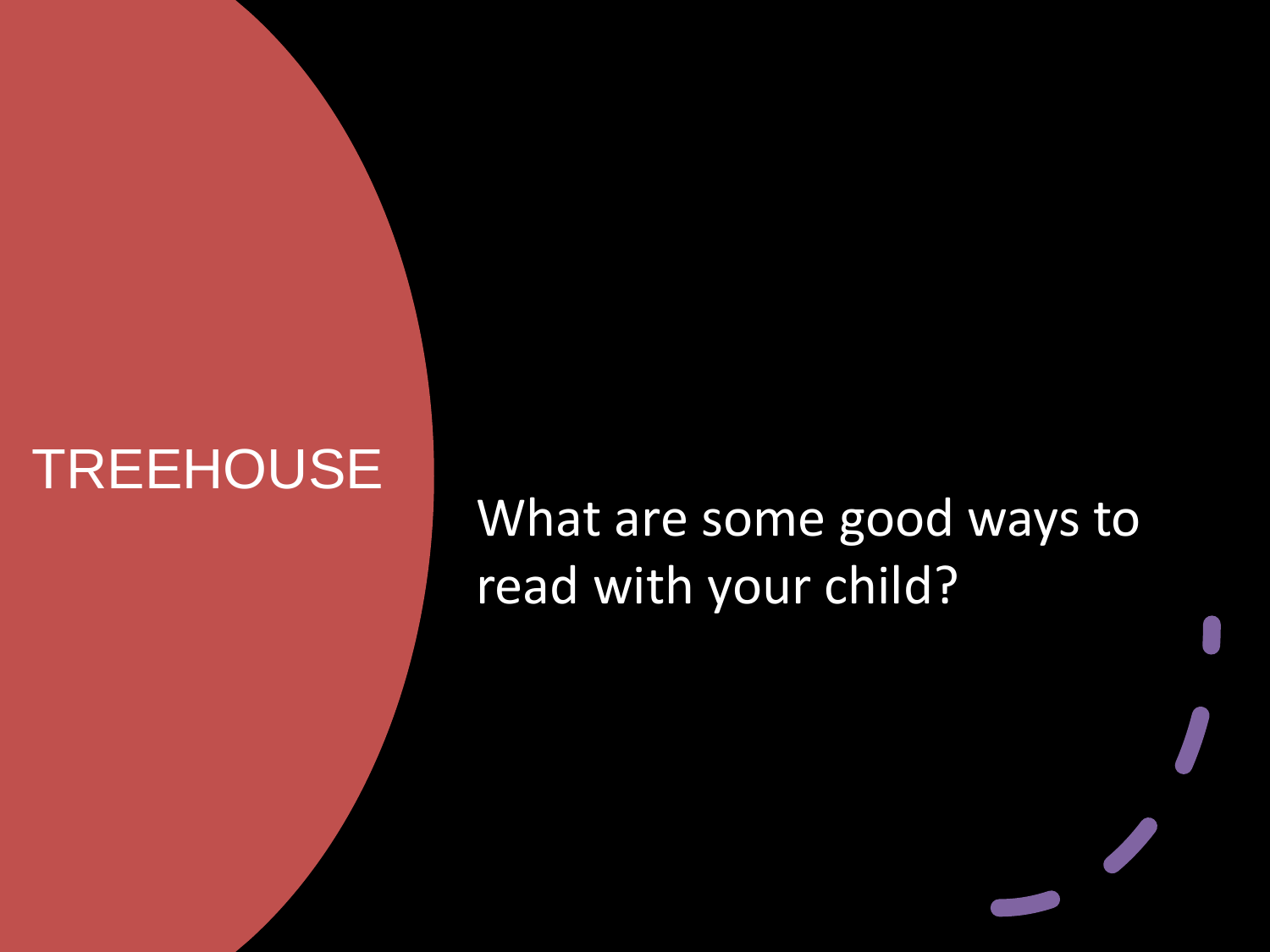#### READ

- Read in an *excited*  manner
- Let babies handle books and turn pages – they may want to put the book in their mouth or read the same book over and over

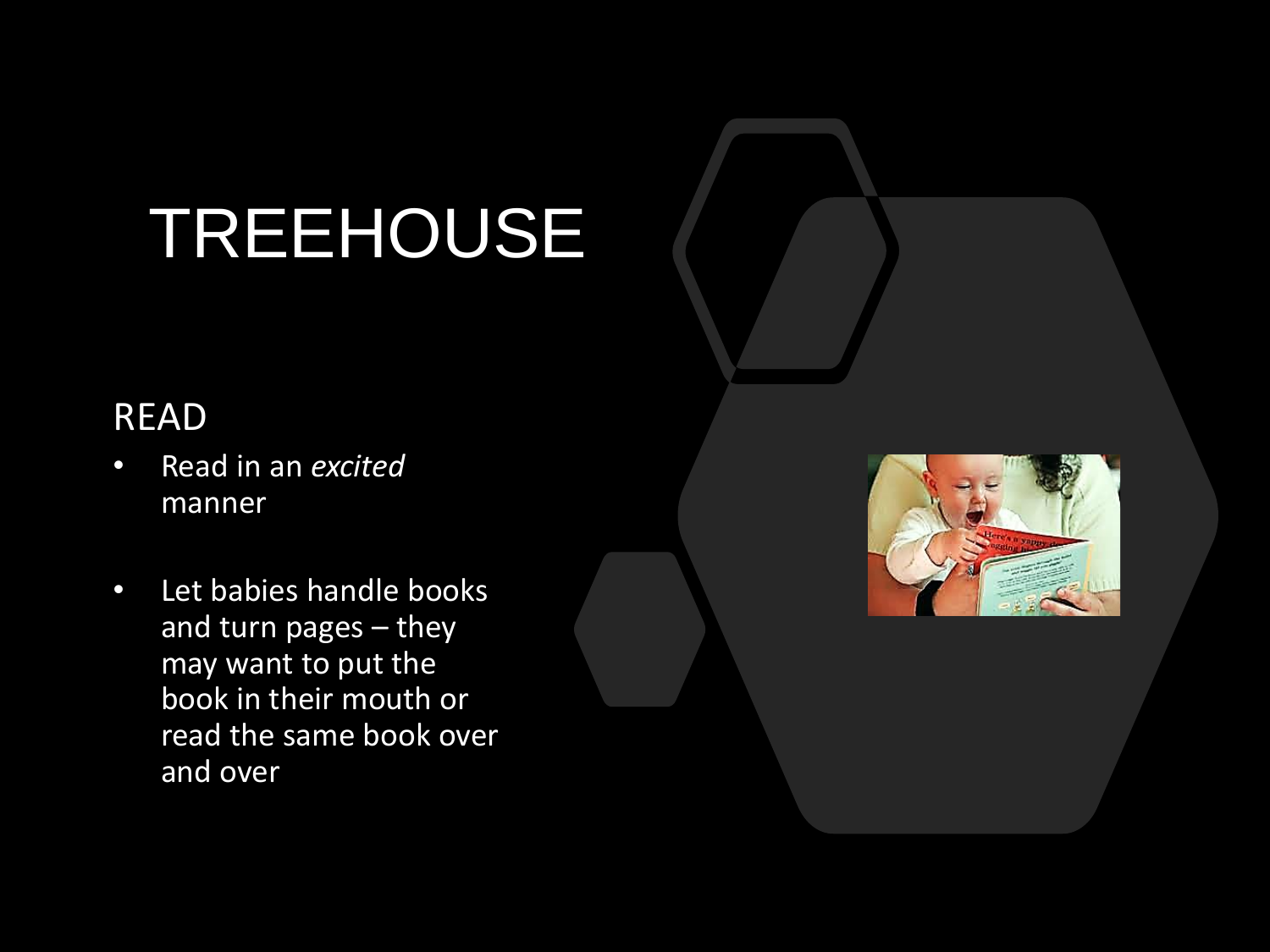### TREEHOUSE READ

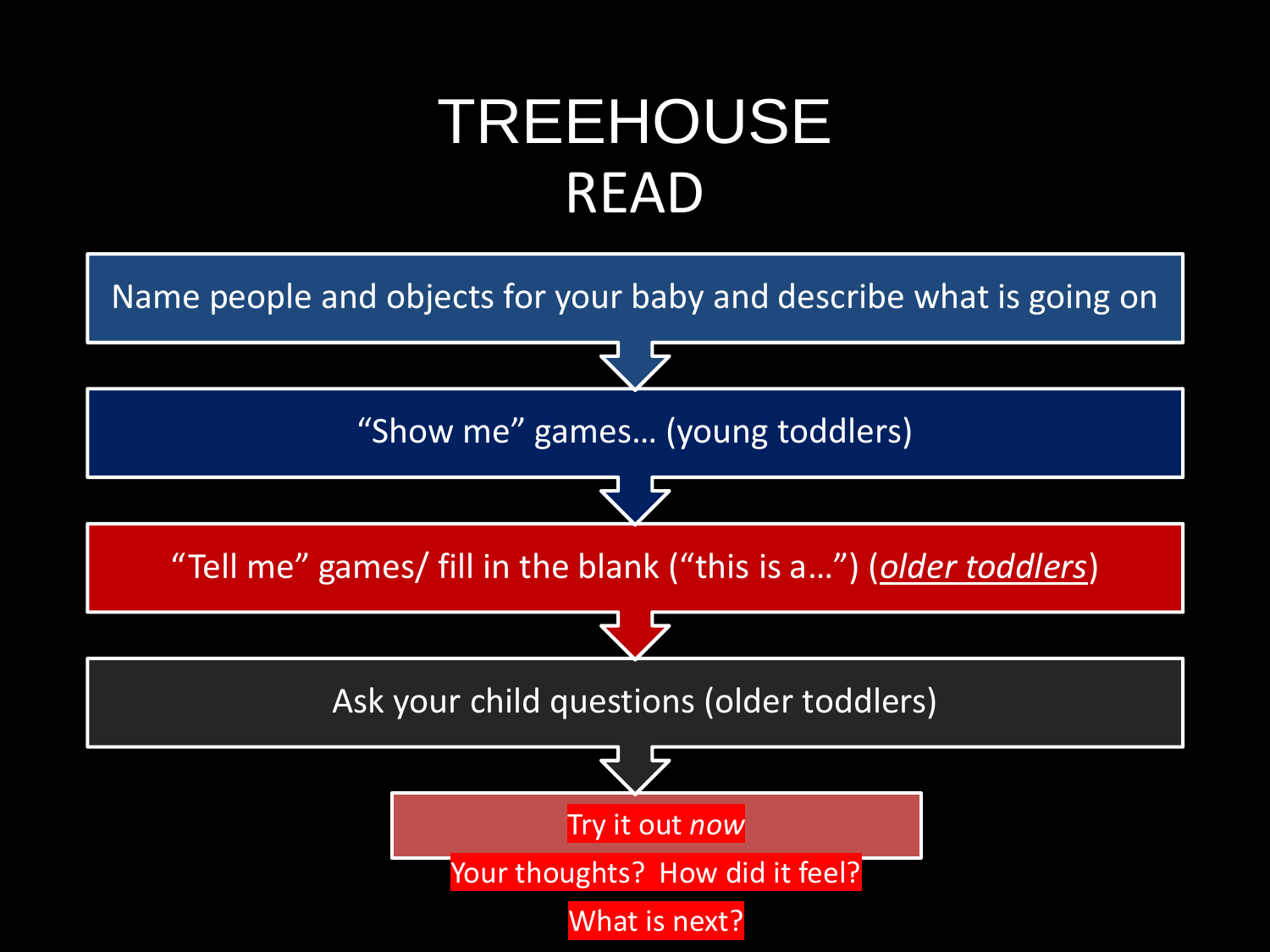





### Have fun together!



Make your baby feel safe and loved!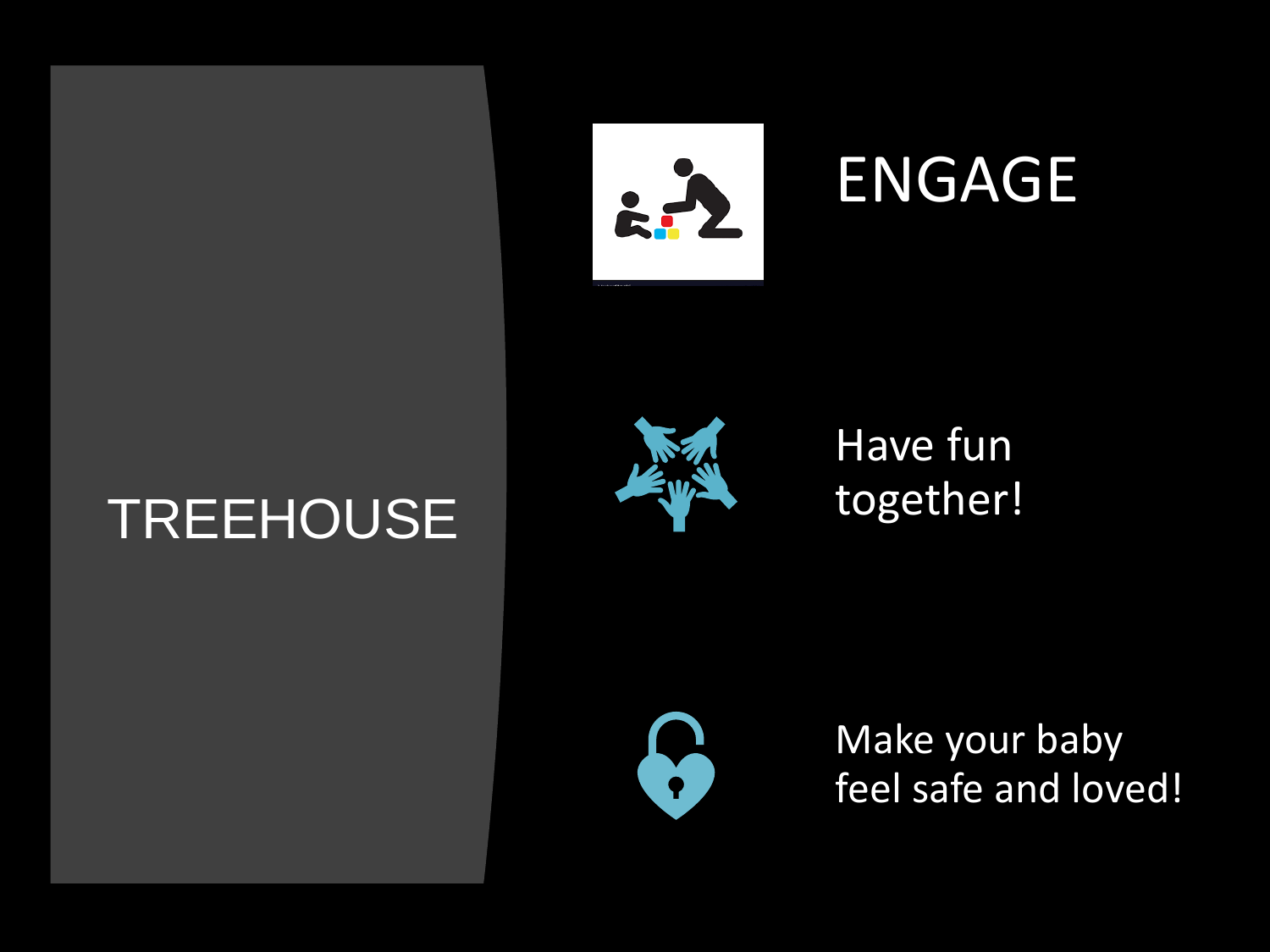



"What kinds of *new fun* things would you like to do with your child in the next few months?" (How will your child change?)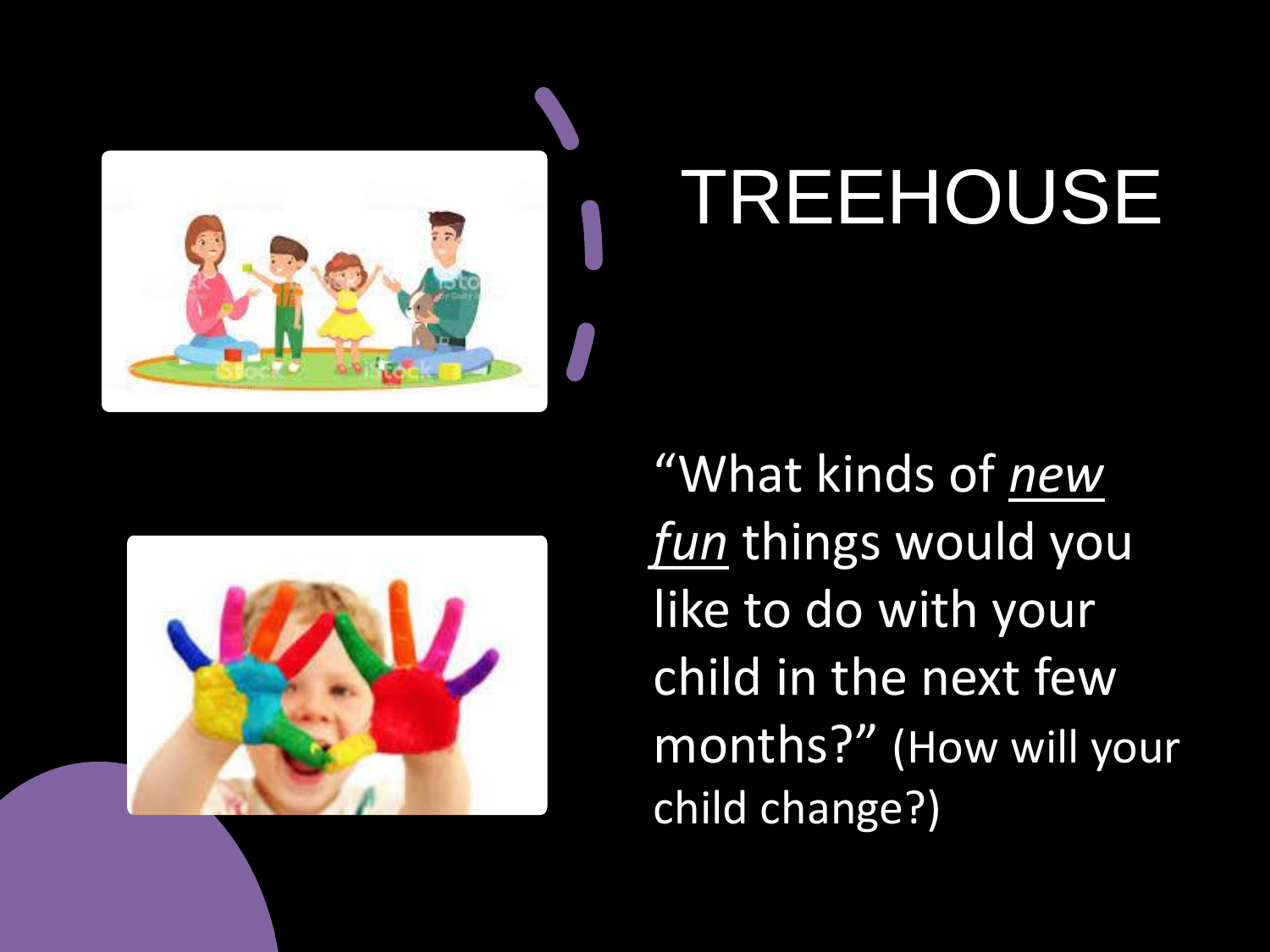## **CHILD** DEVELOPMENT PROCESS







Head, neck and arms: reaching

Trunk: rolling, sitting, crawling

Legs: pulling to stand, walking, running

(Where does your child fit in?) What is next?





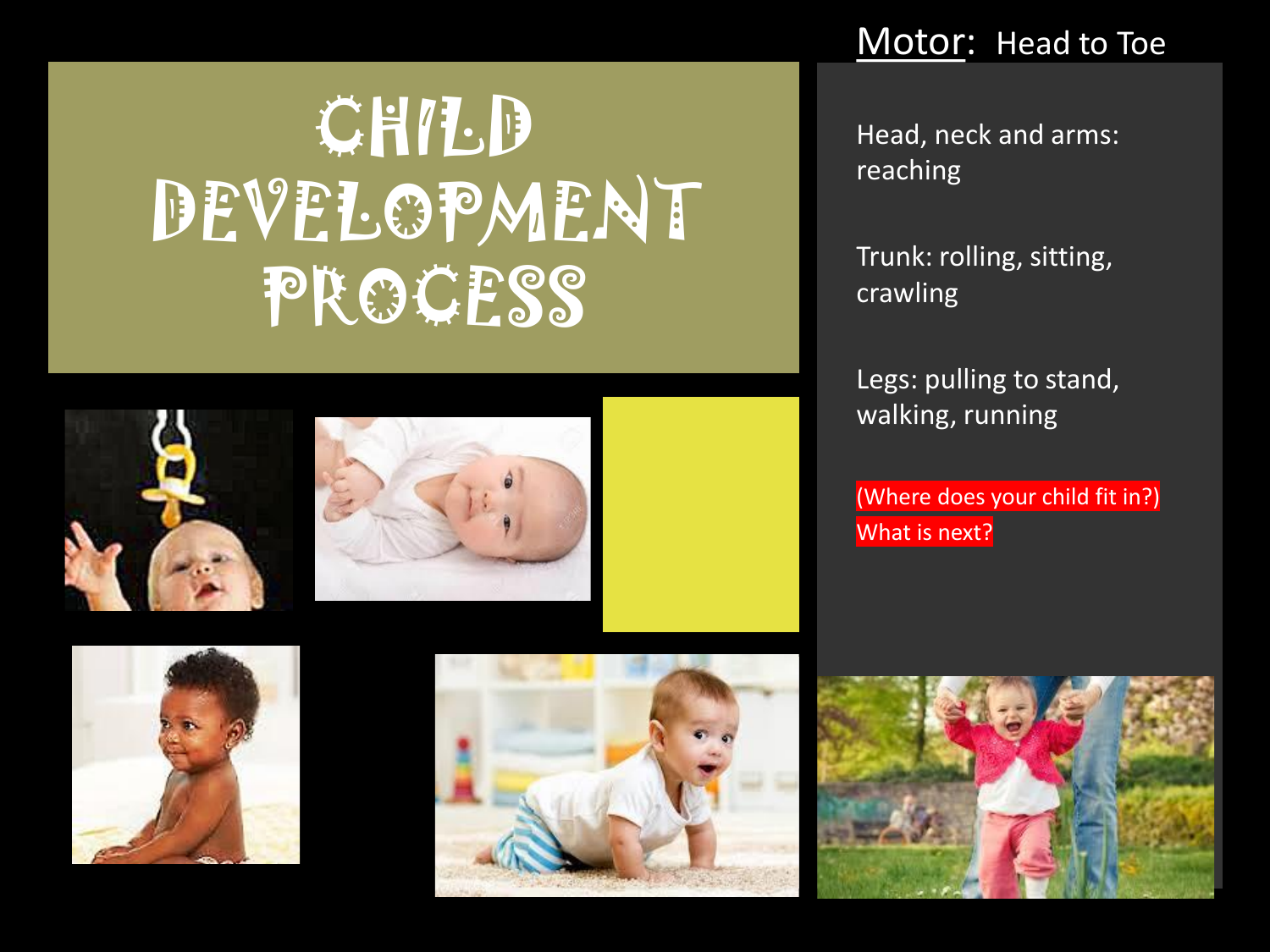





ENGAGE Motor: Things To Do

#### Tummy time

Get babies to grab, roll, crawl or cruise or walk towards something interesting out of reach, play "chase me" games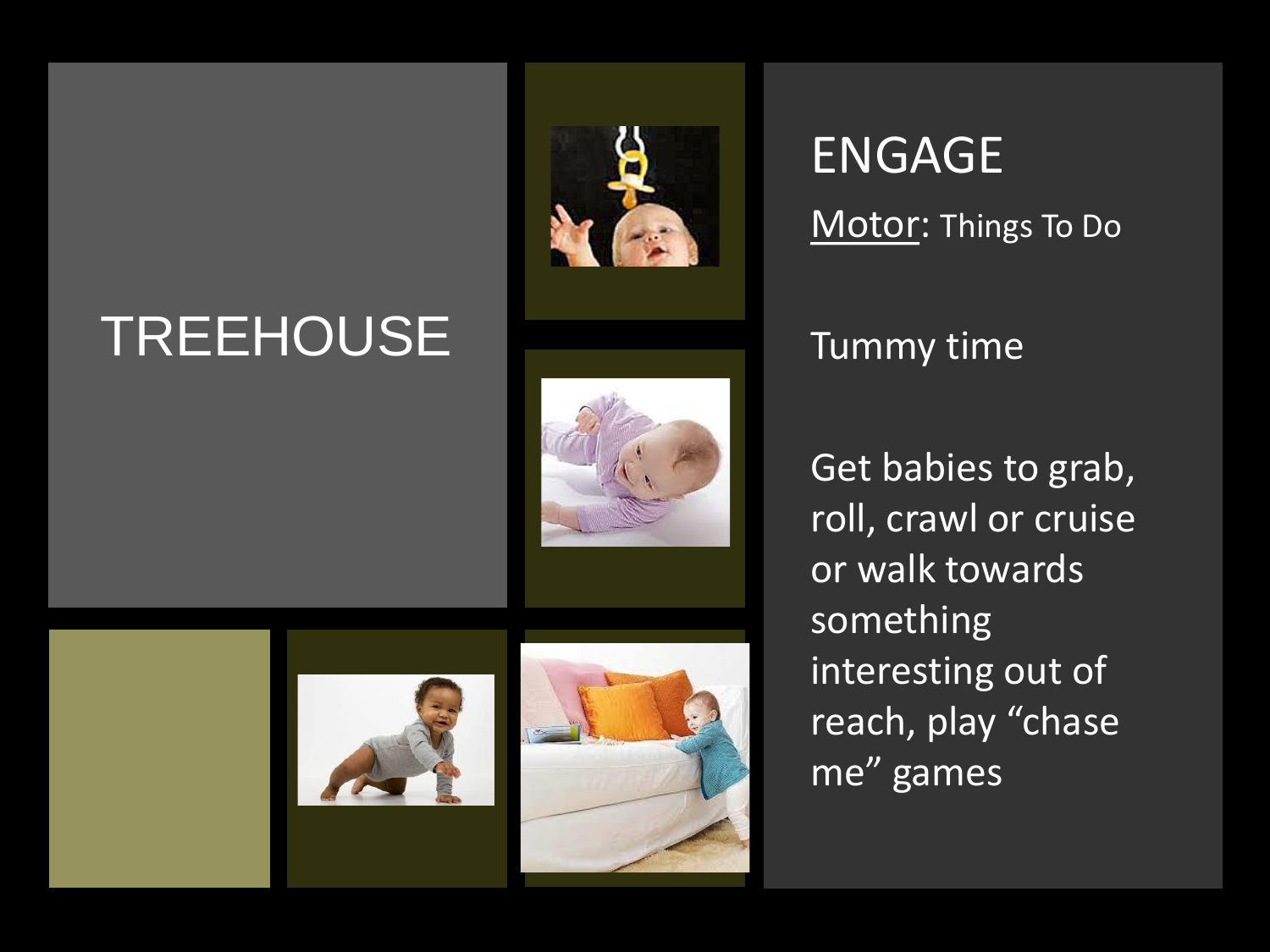#### CHILD DEVELOPMENT PROCESS

Does *"to"* objects (older infants) (*experimenting* with objects)

Does *"with"* objects (young infants)

#### Objects have *function* (young toddlers)

*Imaginary* play (older toddlers)

(Where does your child fit in?)





(mouthing objects)

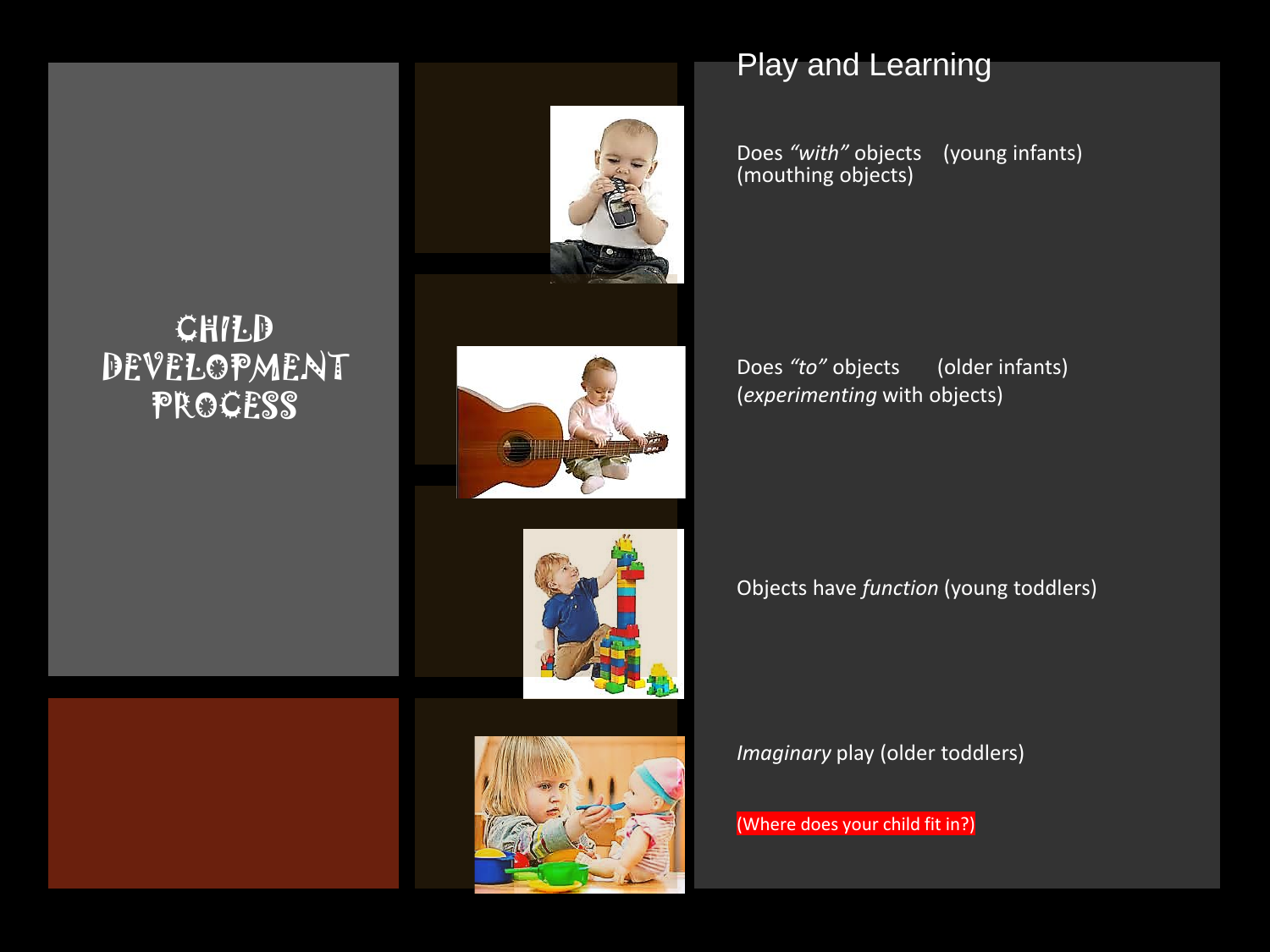

### When playing, let your child take the *lead*

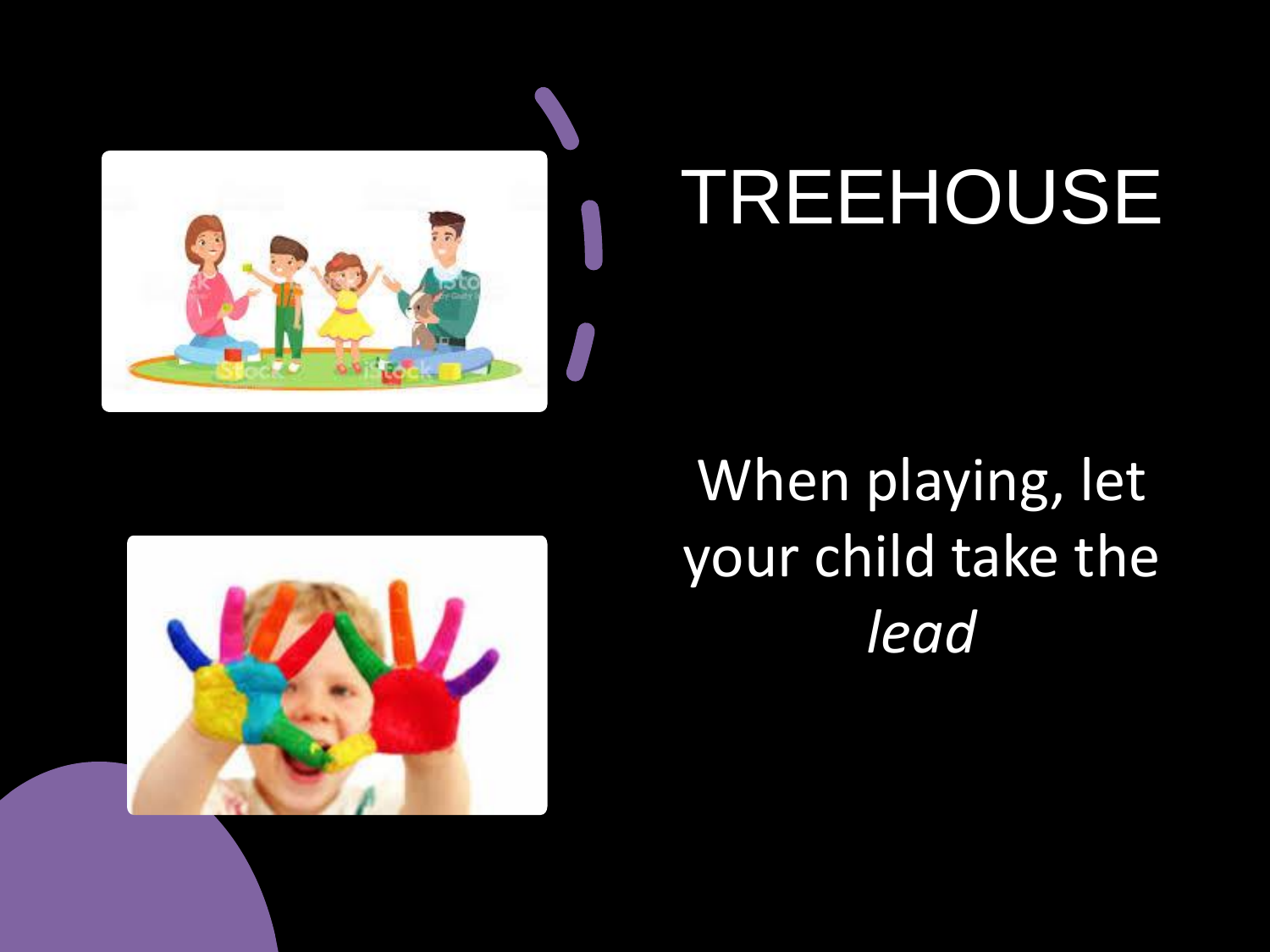#### ENGAGE

Play and Learning: Things To Do

 $\triangleright$  For young infants, use safe objects that they can put in their mouth like pacifiers and rattles



 $\triangleright$  Older infants like to examine, handle, drop, roll, and bang household objects

( balls, large blocks, cups, pots, spoons etc.)

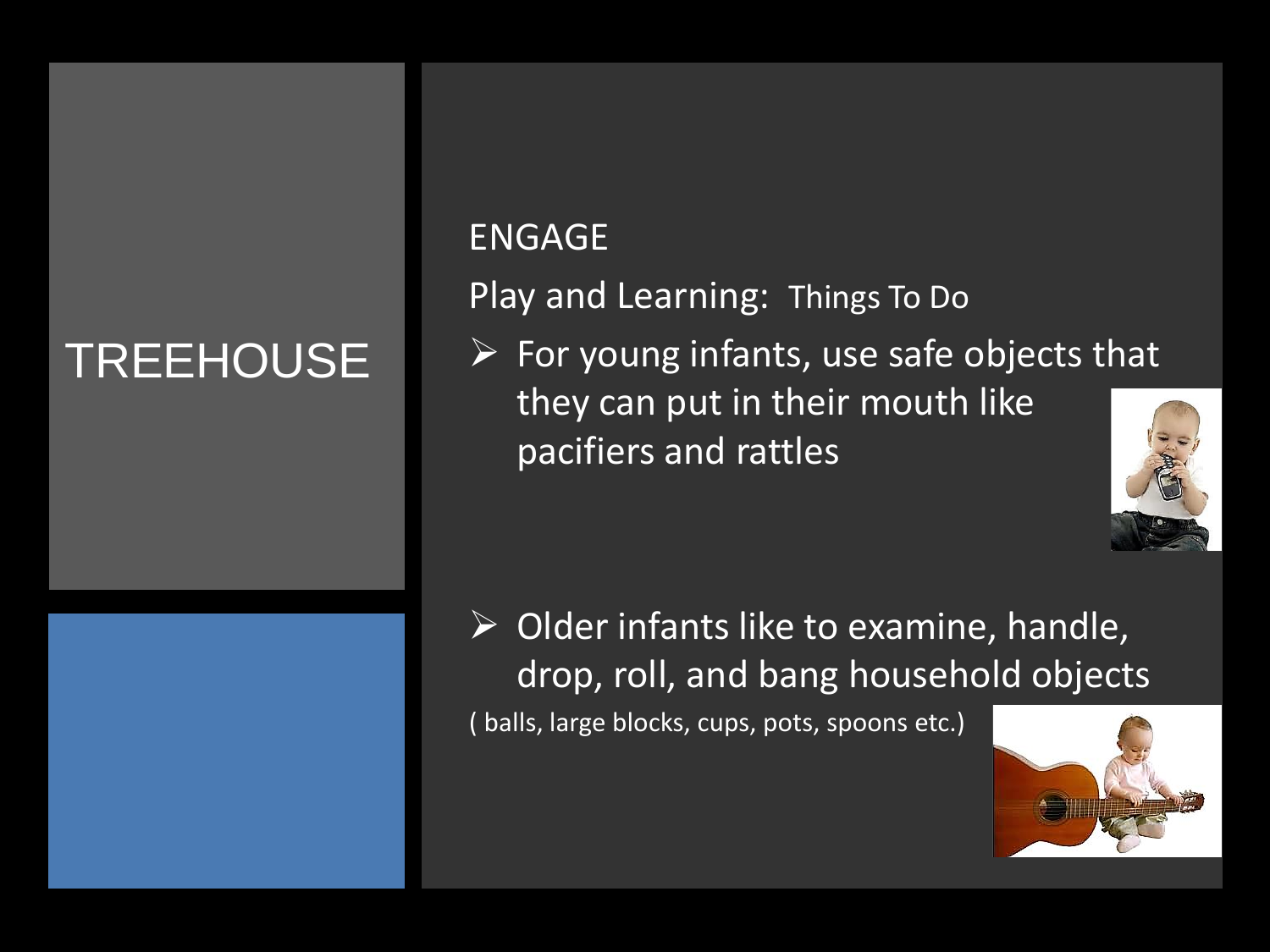#### ENGAGE

Play and Learning: Things To Do

 $\triangleright$  For young toddlers, objects have <u>function</u> -play with blocks, stacking rings, legos, and puzzles, pop up toys *(cause and effect)*





Older toddlers use their imagination- play with stuffed animals, toy figures, dolls, puppets, cars, and dress ups

Try playing with your child *now- think about which stage your child is in* Your thoughts? How did it feel? What is next?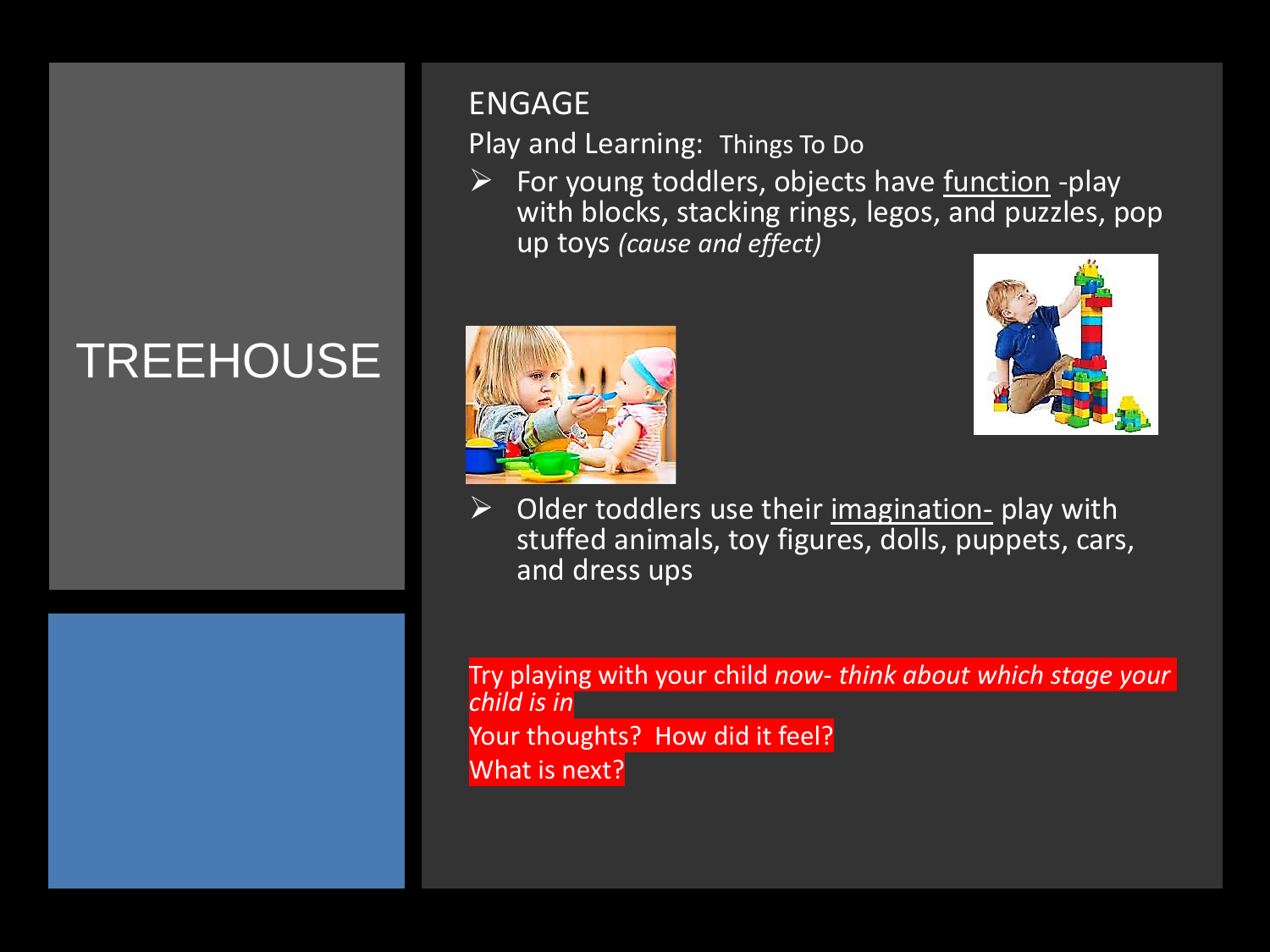### ENGAGE

### *Don't forget to sing and dance!!!*

(Do you have a favorite song that you like to sing with your baby? Can you sing it together now?)





shutterstock.com · 78859900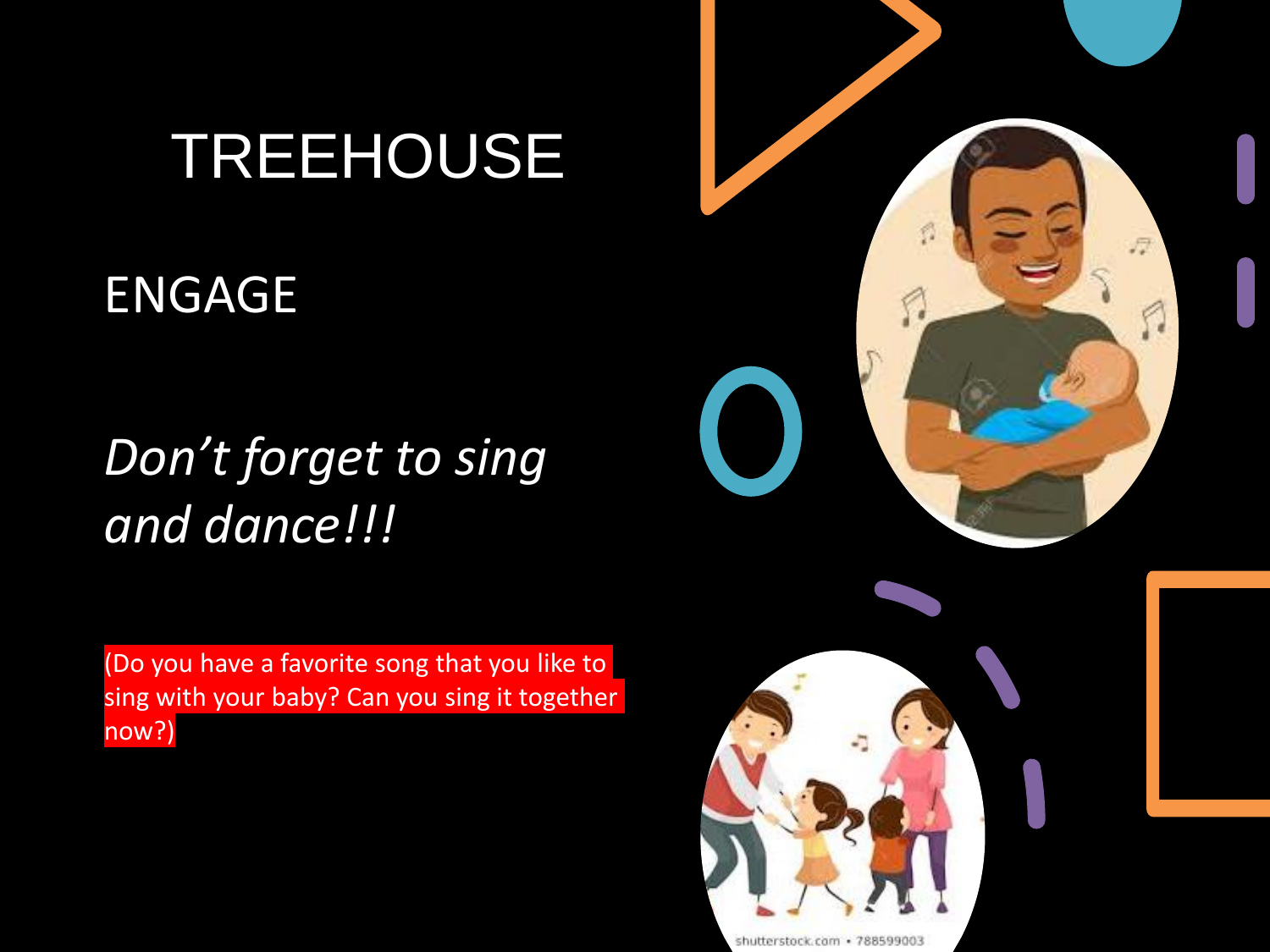#### CHILD DEVELOPMENT PROCESS



Watch for these Social Emotional Milestones (Attachment/ Separation/ Autonomy)

Social smile (young infants)

Stranger Anxiety (older infants)

Separation Anxiety (young toddlers) *play peek a boo games*

Joint attention/ joyful play/ exploring the environment

Autonomy ("terrible twos" in older toddlers)

(Where does your child fit in?) What is next?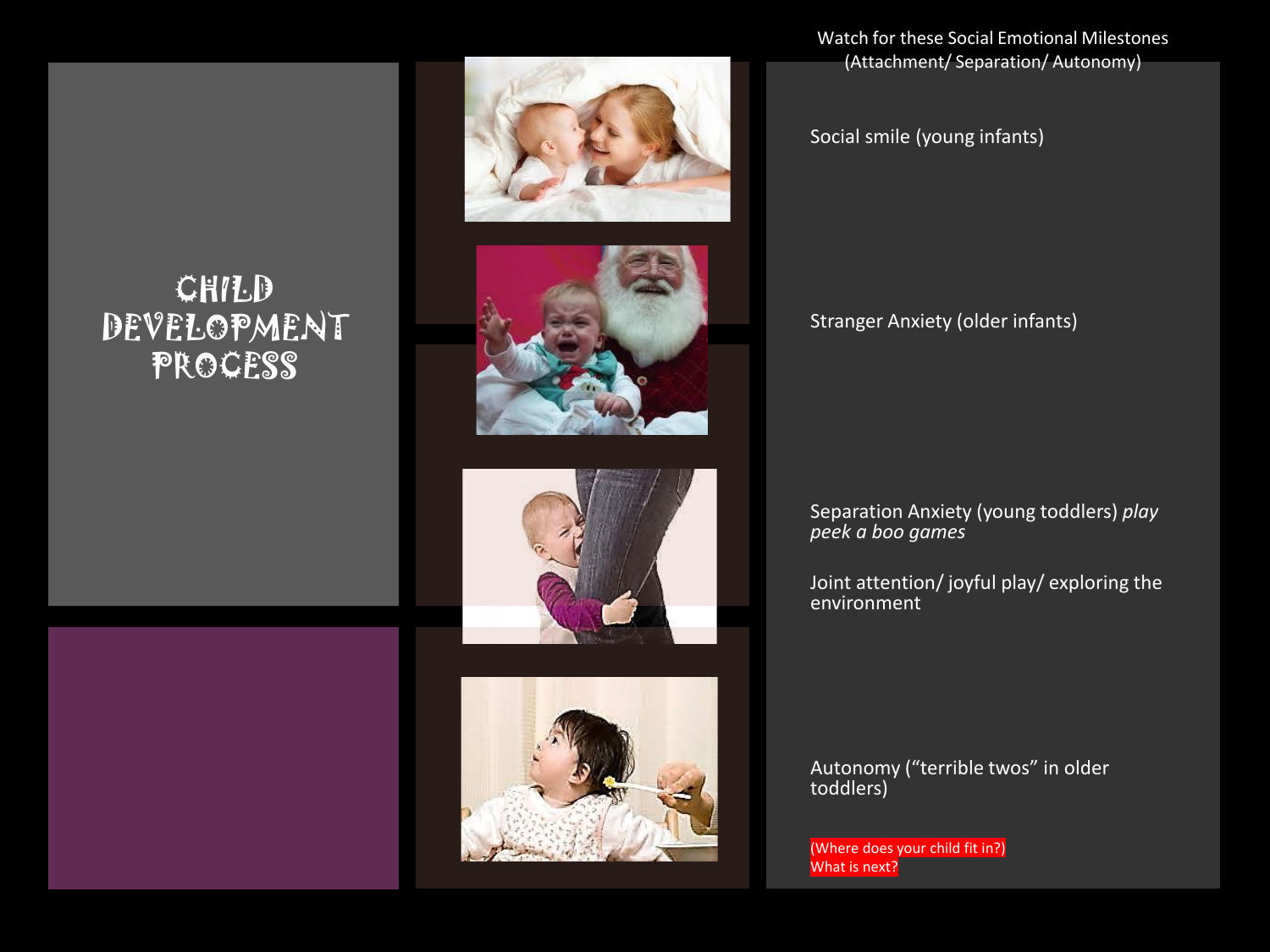



### ENCOURAGE

You can do it! Yeah! You did it!

#### Be your baby's cheerleader!!!

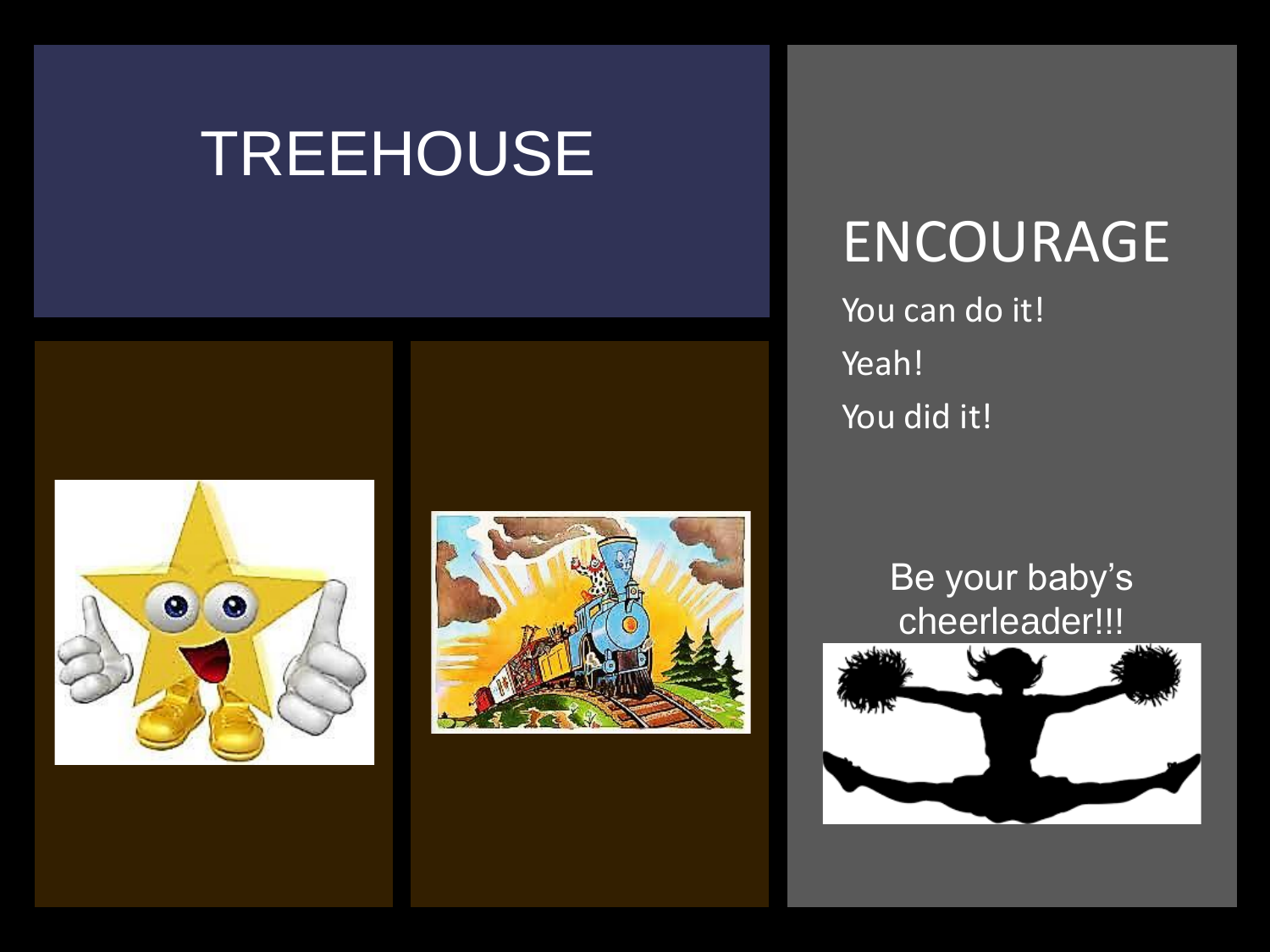What did you find helpful from our session? Can you say at least one thing you learned today?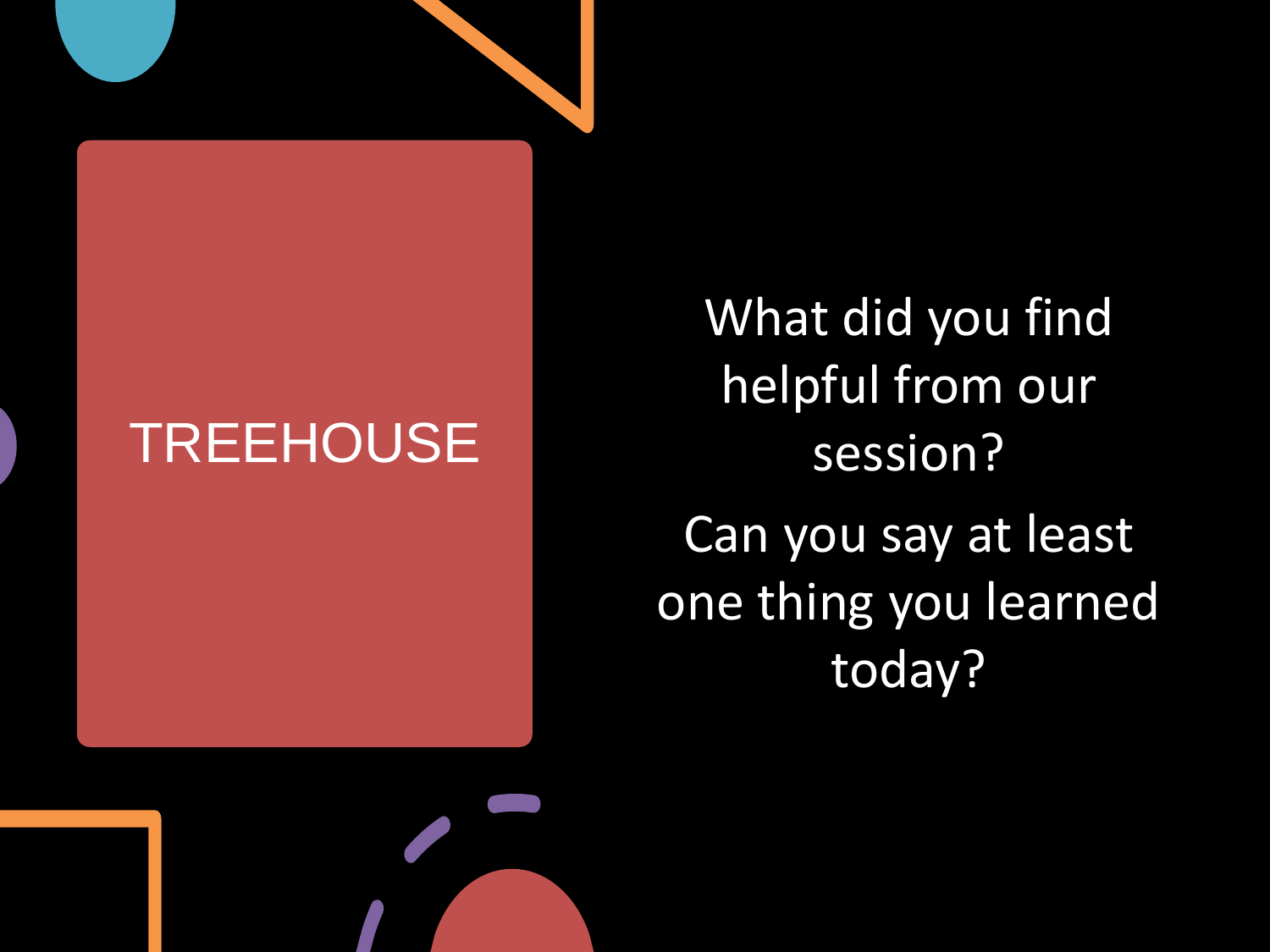On a 1-10 scale with 1 being *not likely* and 10 being *very likely*, how likely are you to try out something new that you learned today?

What would hold you back?

Any other questions?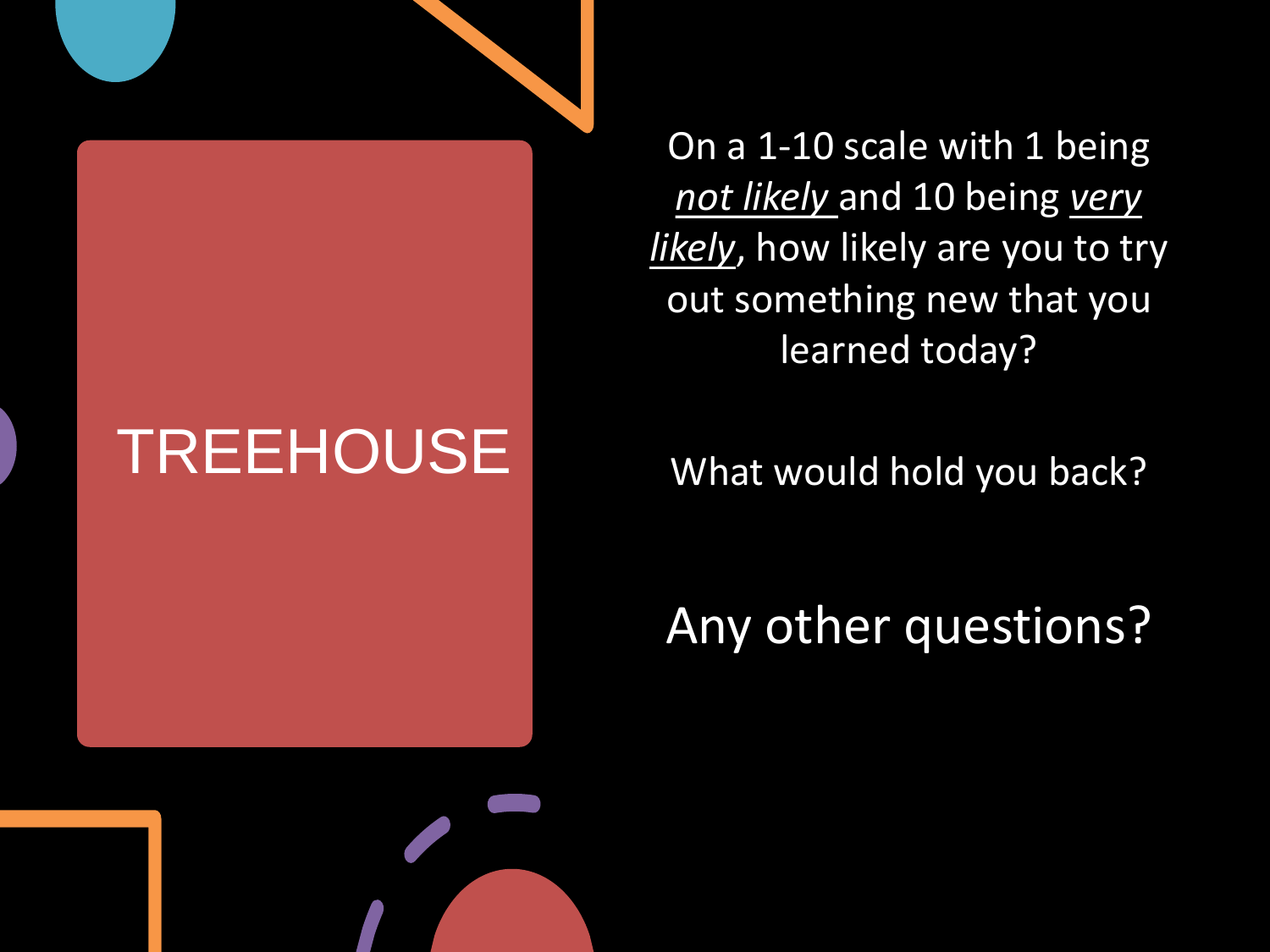## **TREEHOUSE** Billing

**ICD codes**: use both Z13.40 (screening for developmental delay nonspecific) **and**  Z13.42 (screening for global developmental delay)

**CPT codes:** 99401 (preventative medical counseling 15 minutes) or 99402 ( preventative medical counseling 30 minutes) / with Medicaid use **CPT codes** 99213 (15 minutes) or 99214 (25 minutes)

\*(use appropriate telehealth modifiers such as -95 or –GT depending on insurance plan)